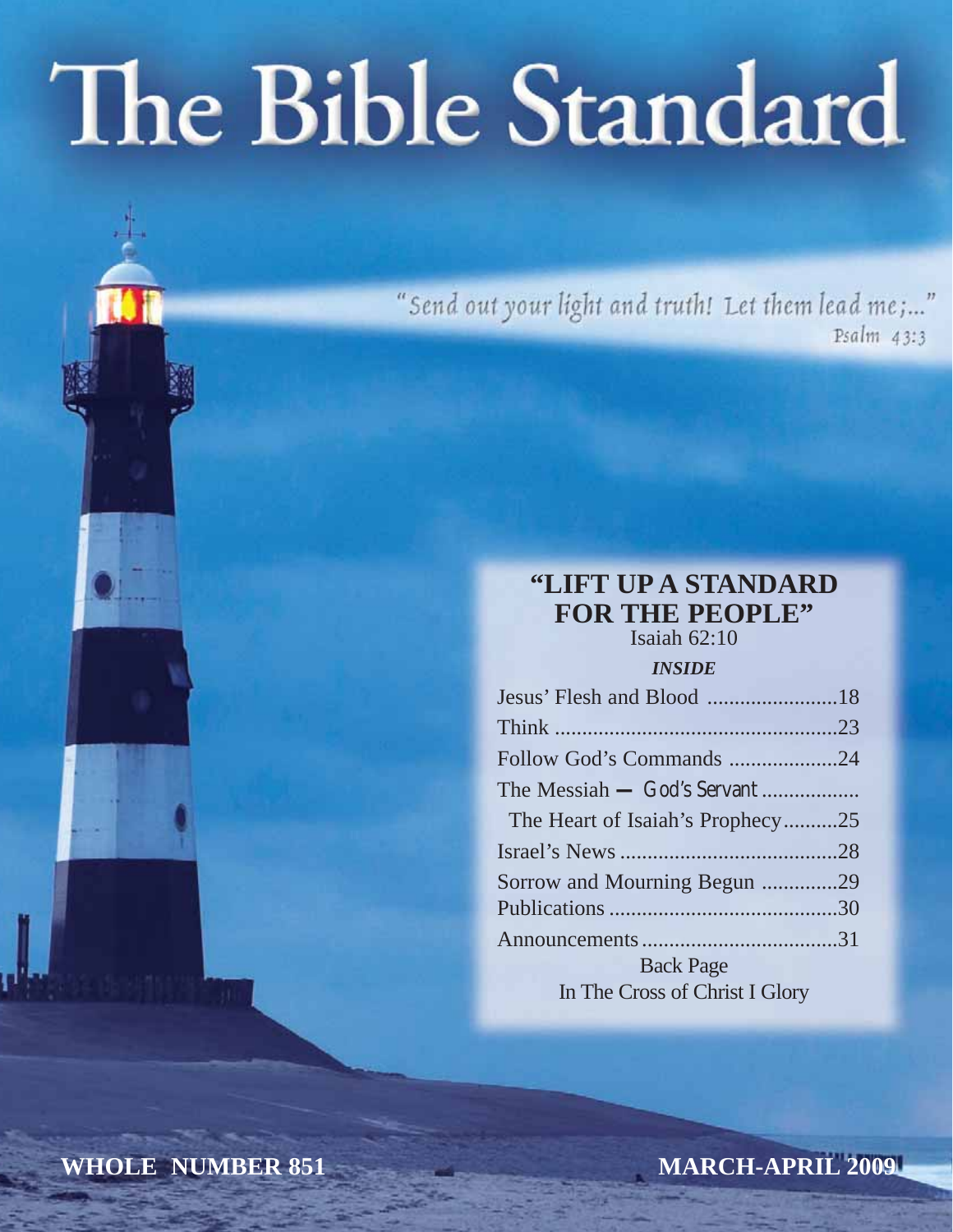# JESUS' FLESH AND BLOOD

**"***Then Jesus said to them, 'Most assuredly, I say to you, unless you eat the flesh of the Son of Man and drink His blood, you have no life in you. Whoever eats My flesh, and drinks My blood, has eternal life, and I will raise him up at the last day'***" (John 6: 53, 54).**

When Jesus first spoke these words, "The Jews strove among themselves, saying, How can this man give us his flesh to eat? Many therefore of his disciples, when they had heard this, said, This is an hard saying; who can hear it" (vs. 52, 60). "From that time many of his disciples went back, and walked no more with him" (v. 66). Similar strife and misunderstandings on this subject have continued

throughout the Gospel Age, even to the present day. It is well, therefore, that we seek for the true meaning of our Lord's words. We will do so first by considering what Jesus did not mean.

# **NOT THE LORD'S SUPPER**

Jesus was not here speaking of the observance of the Lord's Supper, or of "Communion services," such as are frequently held in various churches. Some tell us that this portion of Scripture has to do with the ordinance of the Sacrament of the Lord's Supper; but, be it noted, the Lord spoke these words over a year before He instituted the Lord's Supper in the upper room on the eve of His crucifixion. There was, therefore, no obser-

vance of the Lord's Supper at the time Jesus spoke these words.

# **NOT CANNIBALISM**

The Lord was not advocating that dark, dismal and demoralizing heathen practice of cannibalism, which is meant by *the literal eating* of human flesh and *the literal drinking* of human blood, though some of His hearers, taking His words literally, may have stumbled over such a thought, and therefore called Jesus' words "an

**JESUS SPEAKING TO THE MULTITUDE**

hard saying." How they must have shuddered at the thought! For even concerning lower animals God had commanded in Gen. 9: 4: "But you shall not eat flesh with its life, that is its blood." Furthermore, He had commanded in Lev. 17: 10: "Whatever man of the house of Israel, or of the strangers who dwell among you, that eats any blood; I will set My face against that person who eats blood, and will cut him off from

> among his people" (vs. 11-14). It is little wonder that those who took Jesus' statement to mean literally eating His flesh and drinking His blood, and who were not inclined to inquire further, turned away in disgust, perhaps many of them feeling that they were obeying God in having nothing further to do with Jesus and what seemed to them to be such unlawful and unreasonable teachings. But surely our Lord was not teaching cannibalism!

# **NOT THE MASS**

Jesus was not teaching the literal eating of His flesh and the literal drinking of His blood in the way that some claim to do in the Sacrifice of the Mass, the great defiling error that made the papacy "the abomination of desolation" (Matt. 24: 15; Dan. 11: 31;

12: 11—for further explanation, please see *Thy Kingdom Come*, Chapters II-IV). The Mass is a ceremony in which a priest stands before an altar, takes a little wafer into his hand, and holds it up toward heaven, saying in Latin: "*Hoc est corpus meum*"—"This is my body." It is claimed that by some special prerogative and mystical power from God, when the priest says these Latin words, that wafer is changed instantaneously into the actual body of the Lord Jesus, though still appearing to be a wafer. After this allegedly miraculous

**THE BIBLE STANDARD—(ISSN: 1556-8555)** Publisher, the **Laymen's Home Missionary Movement—Bible Standard Ministries**, 1156 St. Matthews Road, Chester Springs, PA, 19425-2700, U.S.A. **Editor,** Ralph M. Herzig. **Rates: One year's subscription**—\$12.00 (6 issues); single issues—\$2.50 each. **Web Site:** *www.biblestandard.com*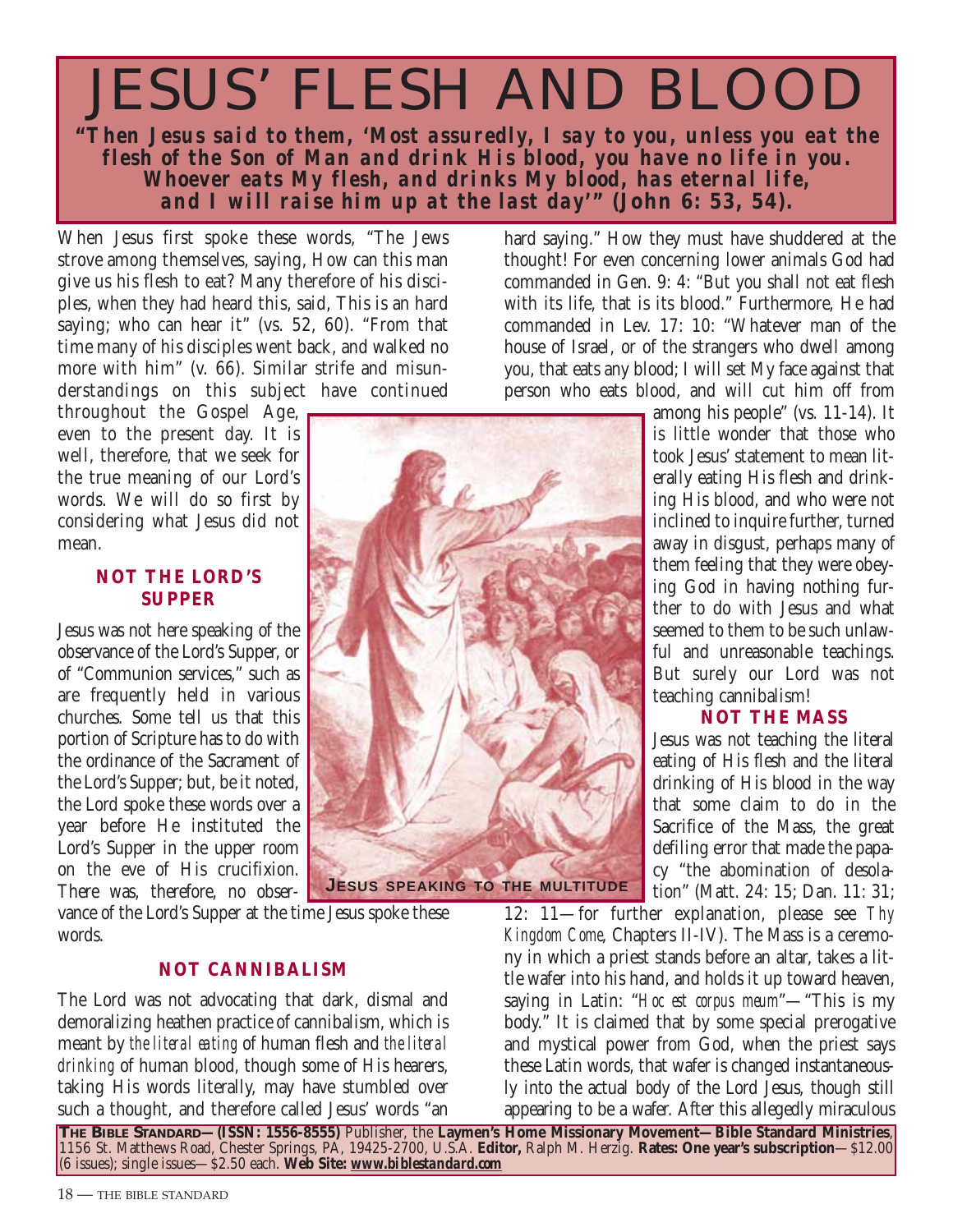act of transubstantiation is performed, the priest takes the wafer and breaks it (it is claimed that Jesus is thus sacrificed afresh) and places pieces of it on the tongues of those who are kneeling before the altar, as he repeats, "May this body of our Lord Christ preserve your soul to everlasting life. Amen."

The recipient's eating of it is claimed to be the literal eating of Jesus' actual body. The wine they use is treated similarly and is supposedly transubstantiated into the very blood of Jesus, though still appearing to be wine. To them, the drinking of it is a literal drinking of Jesus' actual blood. Thus the participants are deceived into thinking that they are literally eating the literal flesh and literally drinking the literal blood of the Son of man, and hence have life in them!

The teaching on transubstantiation finally became a dogma in the Church of Rome. In Canon I of the Council of Trent we read: "If any one shall deny that the body and blood together with the soul and divinity of our Lord Jesus Christ and therefore the entire Christ, are truly, really, substantially contained in the Sacrament of the Most Holy Eucharist, and shall say that He is only in it as a sign or in it as a figure, or virtually, let that individual be accursed."

The following, taken from Deharbe's Roman Catholic Catechism, pp. 263, 265, 288, speaks for itself: "The Sacrifice of the Mass was instituted by Jesus Christ, when at the Last Supper he offered himself up under the appearances of bread and wine to his heavenly Father, and commanded his Apostles thenceforth to celebrate this his sacrifice.

"The Mass is the perpetual Sacrifice of the New Law, in which Christ our Lord offers himself, by the hands of the priest, in an unbloody manner, under the appearance of bread and wine to his heavenly Father, as he once offered himself on the cross in a bloody manner. The sacrifice of the Mass is essentially the same Sacrifice as that of the cross; the only difference is in the manner of offering, because in both it is the same High Priest who offers, and the same Victim who is offered—namely, Jesus Christ our Lord; and because in the Sacrifice of the Mass the oblation which Christ made of himself on the cross, for us, to the Father, is commemorated and continued . . . By it we obtain from the divine mercy, (1) Graces of contrition and repentance for the forgiveness of sins; and (2) Remission of temporal punishment deserved for sins. .

. . The temporal punishment due to our sins is that punishment which we have to suffer here on earth or in Purgatory." We see clearly that Papacy substituted a false or sham sacrifice and a literal eating of it, in the place of the one everlasting, complete and never-to-berepeated sacrifice of "the Lamb of God, who takes away the sin of the world" (John 1: 29), once for all time (Heb. 10: 10), and our eating of it by faith. From the standpoint of the Mass, as practiced by Roman Catholics, Greek Catholics and High Church Anglican Catholics (Episcopalians), Christ is being sacrificed afresh and eaten literally all over the world every day.

The Mass is in the Bible shown to be an abomination in God's sight, because it disregards, sets at naught, the fact as stated in the Bible, that "Christ dies no more," "that by one offering he has perfected forever those who are being sanctified" (Rom. 6: 9, 10; Heb. 10: 14). The Mass implies the insufficiency of Christ's great Ransom-sacrifice by claiming that the Mass must offer Christ again and reflects against His being able also "to save to the uttermost those who come to God through him, since He always lives to make intercession for them" (Heb. 7: 25).

# **NOT LITERAL EATING**

Finally, by our text Jesus was not teaching the literal eating of His flesh and the literal drinking of His blood in any sense. His statement is not to be taken as referring to literal eating and drinking! Much of His language was figurative and symbolical. He used many similes, metaphors and other figures of speech to illustrate the truths He wished to convey, even as figurative expressions occur throughout the Bible, including many that have to do with activities. In this way we are exhorted to "walk in the light" (Eph. 5: 8; John 12: 35), to "run with patience the race" (Heb. 12: 1), to "fight the good fight of faith" (1 Tim. 6: 12; 1 Cor. 9: 26), to plant and water (1 Cor. 3: 6), to build (1 Cor. 3: 12), etc. Surely our Lord did not mean LITERAL walking, running, fighting, etc., in these instances, but used these words FIGURATIVELY. Similarly, when Jesus in our text spoke of eating His flesh and drinking His blood, He did not mean LITERAL eating of His flesh and LITERAL drinking of His blood. What then did He mean?

# **APPROPRIATING BY FAITH THE MERIT**

The eating of the flesh of the Son of man and the drinking of His blood by anyone signifies his believing, his acceptance and appropriation to himself, by faith, of the merit and value that is in Jesus' sacrificed perfect humanity, right to life and combined life-rights, which He surrendered in death on behalf of Adam and his race, giving it "for the life of the world" (John 6: 51). Father Adam, created in the image of God on the human plane,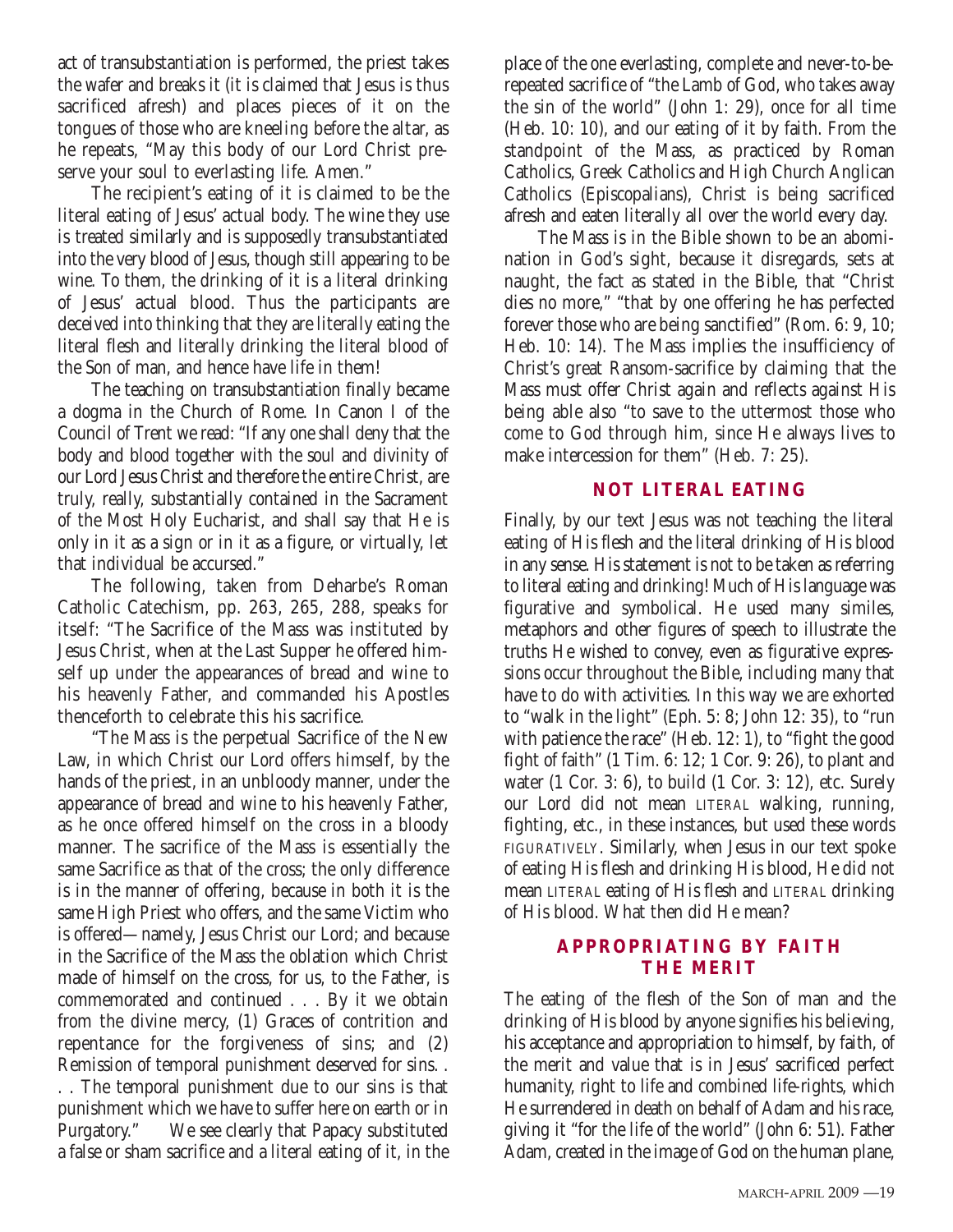had a perfect body and life and his right to human life, with its included life-rights—consisting of a perfect home (paradise), air, food, shelter, weather, health, prosperity, fellowship with God and his fellows, dominion over the earth and its laws and animals and the privilege of propagating a perfect race. Adam's retention of these blessings was subject to a condition —that of obedience. There was a covenant implied in that relationship between God and Adam (Hos. 6: 7; see margin and R.V.); and as long as Adam maintained his part of that covenant, God continued him in all the rights and privileges given to him as a gift at his creation. Adam through disobedience forfeited his existence and all his rights for himself and his race by his generative ability (Rom. 5: 12-14). Therefore he was not able to propagate a race of perfect beings in harmony with God and privileged to have eternal life; his offspring

was like himself—dying, unfit for eternal life. In God's arrangement a ransom-sacrifice was necessary someone with a perfect human body and life and a right to human life with its combined life-rights must take Adam's place and suffer death as a ransom for him in order to release him and to justify the race from the original sentence of death.

No human could be found who was perfect and who could give to Divine Justice a ransom for his brother (Psa. 49: 7)—for all were sinners, coming short of the glory, the perfection, which

God recognizes as essential to eternal life (Rom. 3: 23). It was to meet these requirements that God made the arrangement with His Son by which the latter freely, gladly, for the joy set before Him (Heb. 12: 2), died, "the just for the unjust, that he might bring us to God, being put to death in the flesh"—as a perfect human being, a ransom (corresponding-price) for Adam and the race that was in his ability to procreate when he sinned (1 Pet. 3: 18; Matt. 20: 28; 1 Tim. 2: 6; Heb. 2: 9). So, then, it was Jesus' flesh, His human nature, that was given for Adam and his race, hence for the life of the world, that the world of mankind might be recovered from under the sentence of death. When our Lord invited us to eat His flesh and drink His blood, He presented the matter in a figurative form that is beautifully simple and meaningful when we understand it. The figurative eating of His flesh and drinking of His blood must be an individual matter on the part of all those who would benefit by His sacrifice. The eating and drinking represent the appropriating by faith. When one comes to an understanding of the fact of the redemption which is in Jesus and truly believes therein and goes to God in prayer and by faith accepts the forgiveness of his sins and reconciliation with God, he in so doing is figuratively eating the flesh of the Son of man and drinking His blood—not His flesh in the sense of the muscles, fat and bones, or His blood in the sense of its corpuscles, etc., but His flesh and blood in the sense of His humanity, with its right to life and life-rights. One of the literal meanings of "flesh and blood" is human nature, humanity (Matt. 16: 17; 1 Cor. 15: 50; Heb. 2: 14). The one who figuratively eats and partakes of the benefits and advantages resulting from the sacrifice of Jesus' literal flesh and blood is appropriating His humanity, for the



purpose of salvation.

The result of such eating and drinking by faith signifies the appropriation to oneself of all the blessings and privileges which our Lord possessed as a perfect man; it implies our justification, our relationship to God as those whose sins are graciously overlooked or covered and who have joy, peace and fellowship with God through faith in Jesus' Ransomsacrifice. We are to continue to eat and drink that we may grow stronger and stronger—we are to appropriate more and more the wonderful blessings and privi-

leges, relationships and Divine favors which belonged to our Lord, but which He surrendered on our behalf and on behalf of all the members of Adam's race.

# **THE LORD'S SUPPER**

As already mentioned, the eating and drinking in our text mean believing. This we know because Jesus parallels the eating and drinking with the believing in John 6 (vs. 40, 47; compare with vs. 35, 50-59); for each of these—the figurative eating and drinking and the literal believing—brings to the one who exercises it the same thing—everlasting life. Such figurative eating and drinking we symbolize in the Lord's Supper, the broken bread primarily representing our Lord's dead perfect humanity, and the poured fruit of the vine our Lord's shed blood. Our eating the bread in the Lord's Supper represents our faith appropriating Jesus' humanity in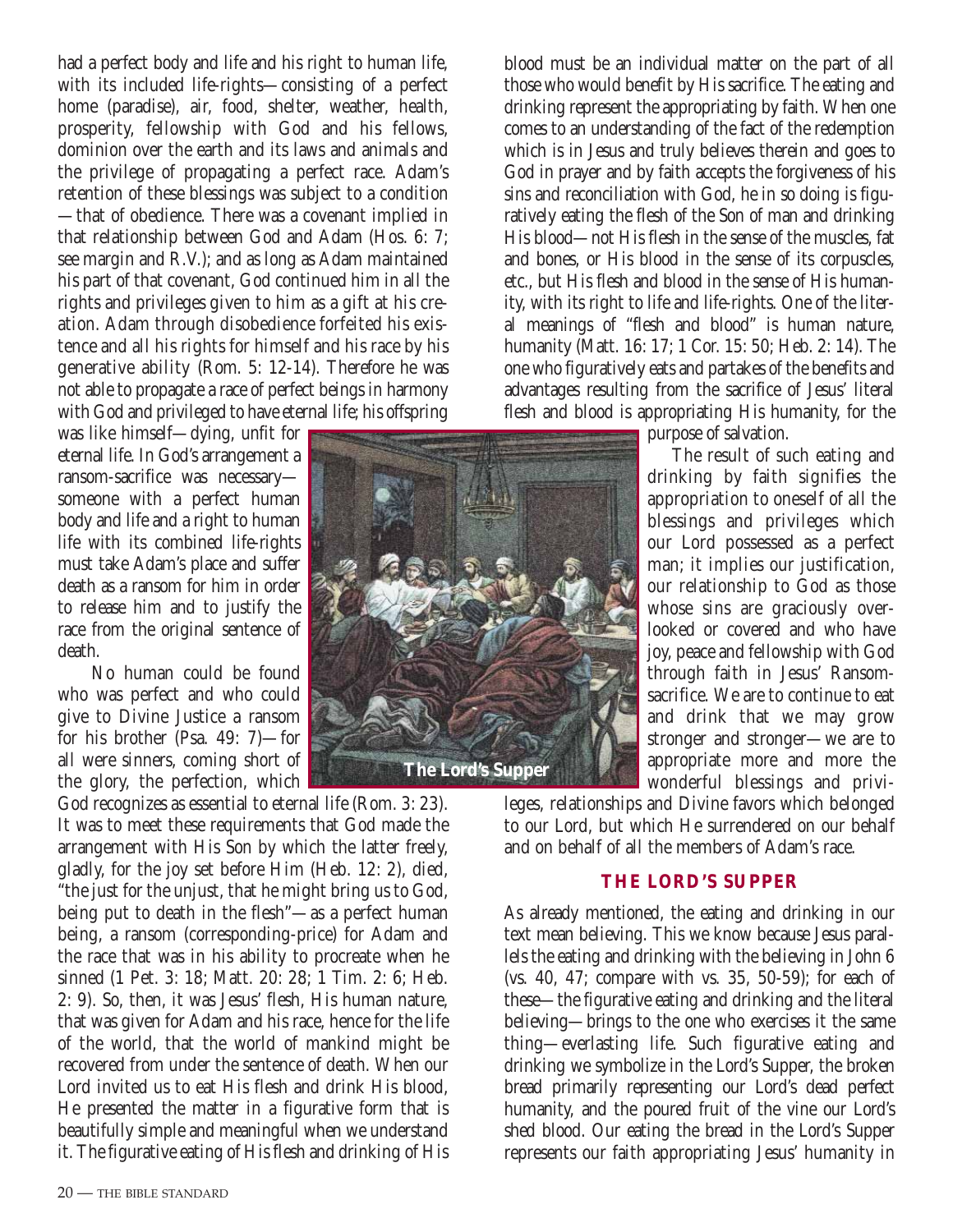its perfection, and our drinking the fruit of the vine represents our faith appropriating His right to life and its related life-rights, surrendered unto death for us (Matt. 26: 26-28; Mark 14: 22-24).

# **ANOTHER PROOF**

We have already shown that Jesus in our text was not referring to the observance of the Lord's Supper. Another evidence showing the same thing is that if John 6 did treat of the Lord's Supper, it would prove that whoever does not partake of it will be lost, and that whoever does partake of it, will be saved (vs. 51, 53, 54, 58). Certainly many who have not partaken of the Lord's Supper will be saved; and some who have partaken of it will be lost. What, then, is the relation? This: Faith appropriating our Lord's perfect humanity

(figuratively set forth as eating His flesh) and His right to human life, with its life-rights (figuratively set forth as drinking His blood) is the reality and is the thing referred to in John 6, while such figurative eating and drinking are symbolized by the eating of the bread and the drinking of the cup in the Lord's Supper. They are related from the standpoint that

John 6 gives us the reality, while the Lord's Supper gives us the figure of this reality.

Just as the Lord's Supper in the breaking of the bread and the pouring out of the fruit of the vine represents Christ's death—the Ransom-sacrifice, so the Ransom-sacrifice is directly referred to in John 6, and it had to be laid down and had to remain laid down, in order that Christ might thus be severed from the further use of His human all for Himself, so that there might be available for our appropriation His perfect humanity and life and its right to life and included liferights. As long as He had them for His own use, they could not be made available for the purchase price of the Church or the world and consequently as symbolic food for eternal life.

# **JESUS, THE LIVING BREAD**

In John 6: 51 Jesus explained, "I am the living bread which came down from heaven: if any man eat of this bread, he shall live for ever and the bread that I will give is my flesh, which I will give for the life of the world." By giving His flesh for the life of the world, He meant that He would give up, or sacrifice, His perfect (unleavened) human nature so that the world may have perfect human nature ("that which was lost" Matt. 18: 11) by accepting



of His sacrifice and appropriating (eating) His human rights and perfections, freely given on their behalf. This bread is provided for all who come to God in His appointed way, and who desire to be restored; and it must be accepted, appropriated and appreciated (digested mentally) before it will benefit any, either in the Gospel Age for the elect, or in "the age to come"— the Millennial Age for the world. All who would recover that which was lost must accept of the Ransom, and obtain restitution, a restoration to human perfection, as a result. This restoration was given reckonedly to believers of the Gospel Age, and will be available for the human race in the Millennial Age.

Jesus in John 6: 51, by the expression, "The bread which I will give is my flesh, for the life of the world"

> (A.R.V.), means two things: (1) His giving His perfect humanity and life, with its right to life and life-rights in order to make them available for the subsequent purchase of the human race. His human life had to be laid down and not taken back for His own personal use, or there would be no salvation for any. (2) Christ giving Himself as an offering for

the human race is in two parts, first for the elect in the Gospel Age, and then for the non-elect, after the earthly phase of God's Kingdom is set up, that then using the value of Christ's death on the cross, they also will have the opportunity to attain everlasting life.

# **THE PASSOVER TYPE**

In the type of the Passover, the header and doorposts of each house in which the Israelites ate the Passover lamb were sprinkled with its blood; so, too, with all who would "eat the flesh" of "the Son of man," "Christ our Passover" (1 Cor. 5: 7), partake and appropriate to themselves by faith in His Ransom merit and receive justification before God, must all recognize and own the value of the blood—the precious lifeblood shed for all, for the remission of the sins of the whole world (1 John 2: 2). We see, then, that our text speaks of the most valuable food and drink known the flesh and blood of God's greatest gift to mankind. Of this Jesus said (v. 55): "My flesh is meat indeed, and my blood is drink indeed." No other bread has such great value, and no other drink could be as precious as this. By His great sacrifice our Lord Jesus Christ "has abolished death and has brought life and immortality to light through the gospel"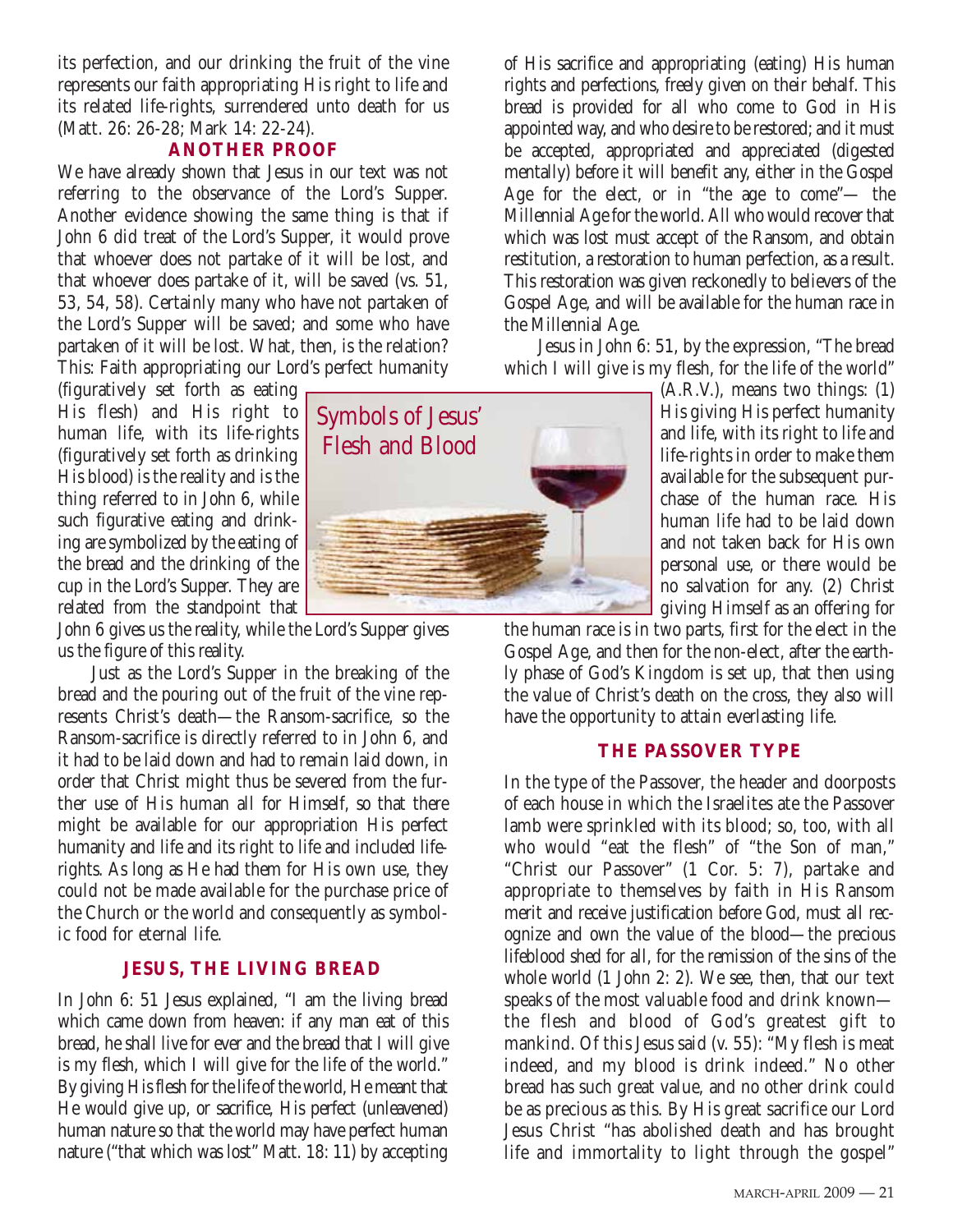(2 Tim. 1: 10). The teachings of Jesus and the Apostles brought to light life — a restitution or restoration to life for all mankind (Acts 3: 19-21), based upon the merit of the Redeemer's sacrifice; additionally, they brought to light immortality—the indestructible, incorruptible, death-proof condition of the Divine nature, a condition in which one has inherent life, "life in himself" (John 5: 26; *The Divine Plan of the Ages*, Chap. X).

**"LIFE IN YOU" AND "ETERNAL LIFE"**  The results of figuratively eating the flesh and drinking the blood of the Son of man are set forth in our text as the gaining of "life in you" and "life eternal." The "life in you" refers to immortality. Only those who figuratively ate Jesus' flesh and drank His blood as members of the one "body of Christ," selected during the Gospel Age, were given immortality, the Divine nature (1 Cor. 15: 53, 54; 2 Pet. 1: 4). In the first resurrection (Rev. 20: 4, 6) — "on such the second death has no power." They are death-proof, and have inherent life, the "life in you" of our text. As members of His body they "fill up that which is behind of the afflictions of Christ in the flesh for his body's sake, which is the Church" (Col. 1: 24). They faithfully suffered with Him, and so were prepared to reign with Him (2 Tim. 2: 12; Rom. 8: 17; Rev. 2: 10; 5: 10).

Others than the Little Flock will not get immortality, "life in you," as indicated in v. 53, but they will get "eternal life," as promised in v. 54. Our Lord's statements in many instances are made so broad that they cover, not only the Church, but also the Great Company (Rev. 7: 9-17) and others (John 14: 2), and therein they show His great wisdom.

There would be some who made the covenant of sacrifice who did not attain inherent life—immortality, the Divine nature. For these are of the Great Company, the class which came through great tribulation and attained eternal life on a lower spirit plane than that of the Little Flock (Rev. 7: 9, 14). These of the Great Company have eternal life, but not immortality. Similarly, it will be true of the Ancient Worthies (from Abel to John the Baptist) and of God's faithful, non-Spirit-begotten consecrated ones here in the end of the Gospel Age.

After the earthly phase of the Kingdom is set up, the world of mankind will first be brought to a knowledge of the Lord and His Truth (1 Tim. 2: 3-6; Isa. 11: 9; Jer. 31: 34). The great sacrifice that Jesus made on behalf of Adam and his race, will bring them to justification and the process of restitution in the Millennial Age.

By eating the flesh of the Son of man, and by drinking His blood, the restitutionists appropriate to themselves His perfect humanity—His life, right to life and life-rights (Matt. 25: 46; Rom. 5: 21; 6 : 23). Of these it is written (John 6: 51) "If anyone eats of this bread, he will live forever," and (v. 57) "He who feeds on Me will live because of Me." He will have a dependent (not a self-inherent) life. This type of life will be given to all who obediently rely upon Christ, the Life-giver. The Christ, Head and Body, with immortality, inherent life, will, as the Second Adam and the Second Eve (1 Cor. 15: 45-49), be the source of life for the world.

# **"I WILL RAISE HIM UP AT THE LAST DAY"**

In these concluding words of our text (comp. vs. 39, 40, 44), Jesus gives a blessed and heart-cheering promise to all who figuratively eat His flesh and drink His blood. They will have eternal life, not because of having an immortal soul (the human soul is not immortal, according to the Bible—Ezek. 18: 4, 20), but because of the blessed assurance of a resurrection of the dead. Otherwise, they would utterly perish at death (1 Cor. 15: 18). But because of the redemptive work of Christ, death is a condition of sleep, from which Jesus will, in due time, awaken all that are in the tomb (John 5: 28, 29). The time for the raising of the dead is "the last day," the last of the seven 1,000-year days, into which, according to Bible chronology, we have already entered. The Little Flock, the Bride of Christ, is raised first, in the first (chief) resurrection, and attains to glory, honor and immortality, on the highest spiritual plane, the Divine. The Great Company, the Bridesmaids, also share in the resurrection on the spirit plane, but will be of a nature lower than the Divine. The Worthies will come forth on the human plane, with perfect faculties, and will quickly be raised up to perfection of character. The world of mankind, after being awakened from the dead in much the same condition as they went down, will be raised up to human perfection gradually, during the thousand years. All who refuse to make progress will be destroyed after 100 years of trial (Isa. 65: 20) and those who obey only outwardly will be destroyed at the end of the 1,000 years (Acts 3: 23; Rev. 20: 7-9).

When we consider the wonderful blessings that will result from Jesus' Ransom-sacrifice, we can surely say that His flesh is meat indeed, and His blood is drink indeed! May God help us to continue to eat and drink, to appropriate to ourselves, these wonderful blessings that will lead to eternal life!  $* * * *$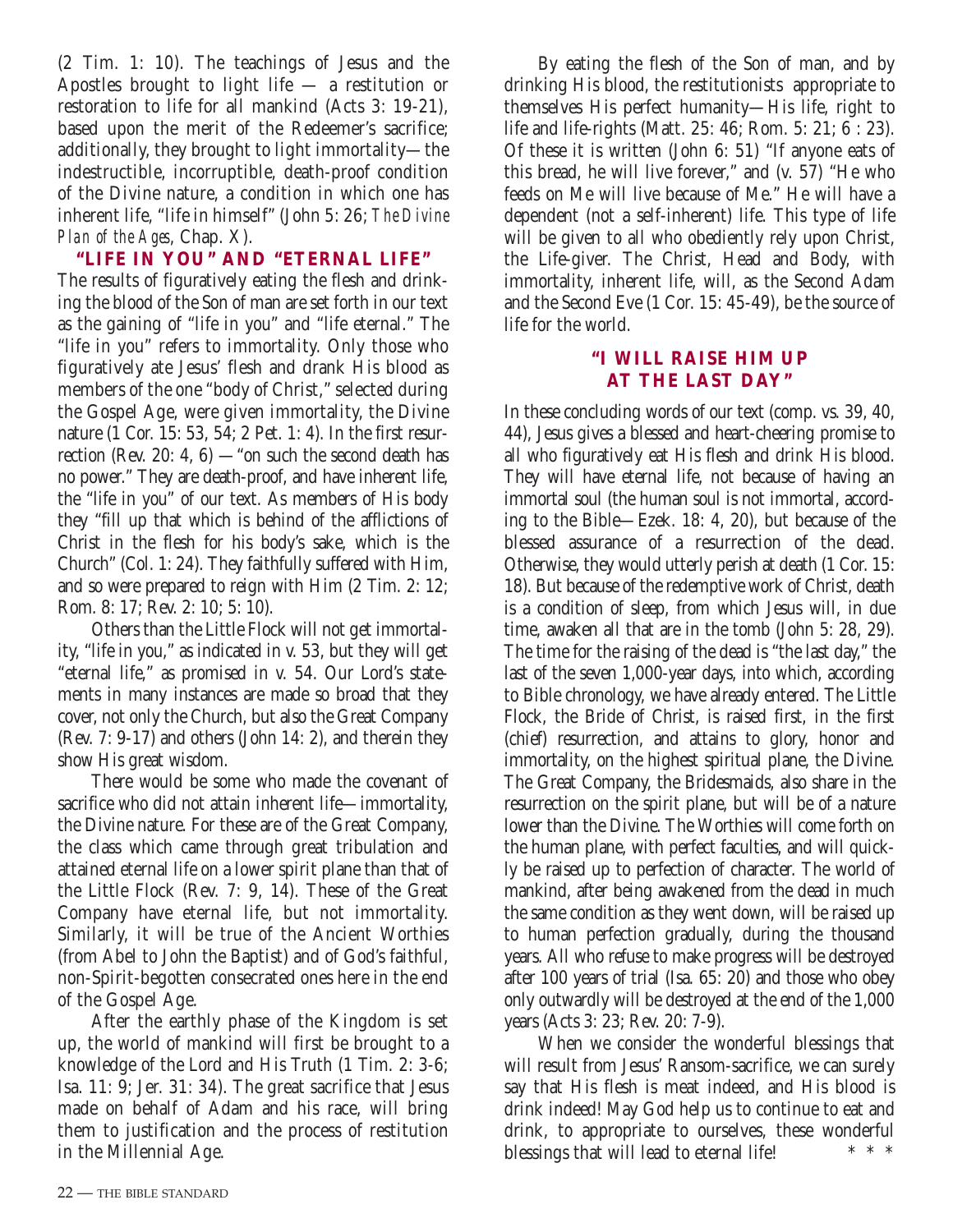

# "AS A MAN THINKS IN HIS HEART, SO IS HE" (Prov. 23: 7).

COMPARATIVELY few, even of educated and scientific people, seem to appreciate the great power of the mind and its potent influence upon all the affairs of our lives. Few mothers realize that their very thoughts have to do with the molding of their unborn children—giving them either helpful or injurious dispositions. Few fathers realize this, or seek to cooperate with their wives in the bringing forth of noble children—by stirring up the minds of their wives during pregnancy with noble thoughts, elevating ambitions, high ideals, with things of beauty, grace, art, purity, reverence, spir-

ituality. When people come to know the power of the mother's mind for good or for evil toward the children, it will undoubtedly work a radical change in many homes; for it is our conviction that the majority of people would rather do right than do wrong, and that one of their chief difficulties and stumbling blocks is ignorance.

But while interested in mankind in general, we are never to forget that the Bible is addressed to the children of God, who have entered into a special covenant with Him through the Lord Jesus Christ,

and who have become Noble People of God through the begetting power of the Holy Spirit. The world will be taught and developed during the Millennium. But during this Christian Age, the only opportunity for development was with the Church while they were here on the earth. They have now finished their sojourn here and have succeeded in making their calling and election sure and are installed in the spiritual phase of the Kingdom.

# **THE POWER OF THOUGHT**

The Apostle's exhortation may be taken as a personal one by every Christian, and also as a general exhortation to the whole Church—that they seek to build one another up in the most holy faith and along the lines indicated in our Golden Text.

Each individual is responsible for the care of his own mind. In becoming Christians we gave our wills to the Lord, agreeing that henceforth we would not follow the dictates of our wills; but that, ignoring these, we would follow the guidance of



the Lord's will. It was on this condition that the Lord received us into His family; and any failure to follow these terms is contrary to our covenant. The Lord through His Word gives us the necessary instructions as to what His will is; and these messages, received into good and honest hearts, bring forth fruitage of obedi-

"*Finally, brethren, whatever things are true, whatever things are honest, whatever things are just, whatever things are pure, whatever things are lovely, and whatever things are of good report: if there be any virtue, and if there be any praise, think on these things.*"

Philippians 4: 8

ence, and this leads on to the development of the fruits of the spirit.

"As a man thinks in his heart, so is he." Many Christians have learned to govern their actions, to refrain from carnal strife. Many have learned to control their tongues in a measure, remembering that the same tongue with which we praise God could be used in doing injury to fellow creatures, as the Apostle points out (James 3: 1-10). But restraint of conduct and of word is difficult unless the mind, the will, be brought into line with the will of God.

Hence God shows us the reason for what He requires, and sets before us exceeding great and precious promises. These are intended to work in us, to work in our minds and to work out in our words and actions the Lord's good pleasure, which is the Lord's will.

# **QUESTIONS FOR SELF-EXAMINATION**

The Apostle, in our Golden Text, points out the proper course for us to take in getting control of ourselves, our thoughts, our words and our conduct. Every thought should be challenged; for if an evil thought or a selfish thought or a mean thought, a depraved thought be admitted, it will germinate and bring forth a great defilement, which will affect our words and our conduct, and will extend to others. We may learn to do the challenging readily, even along the wide-ranging lines ... *Continued on page 30*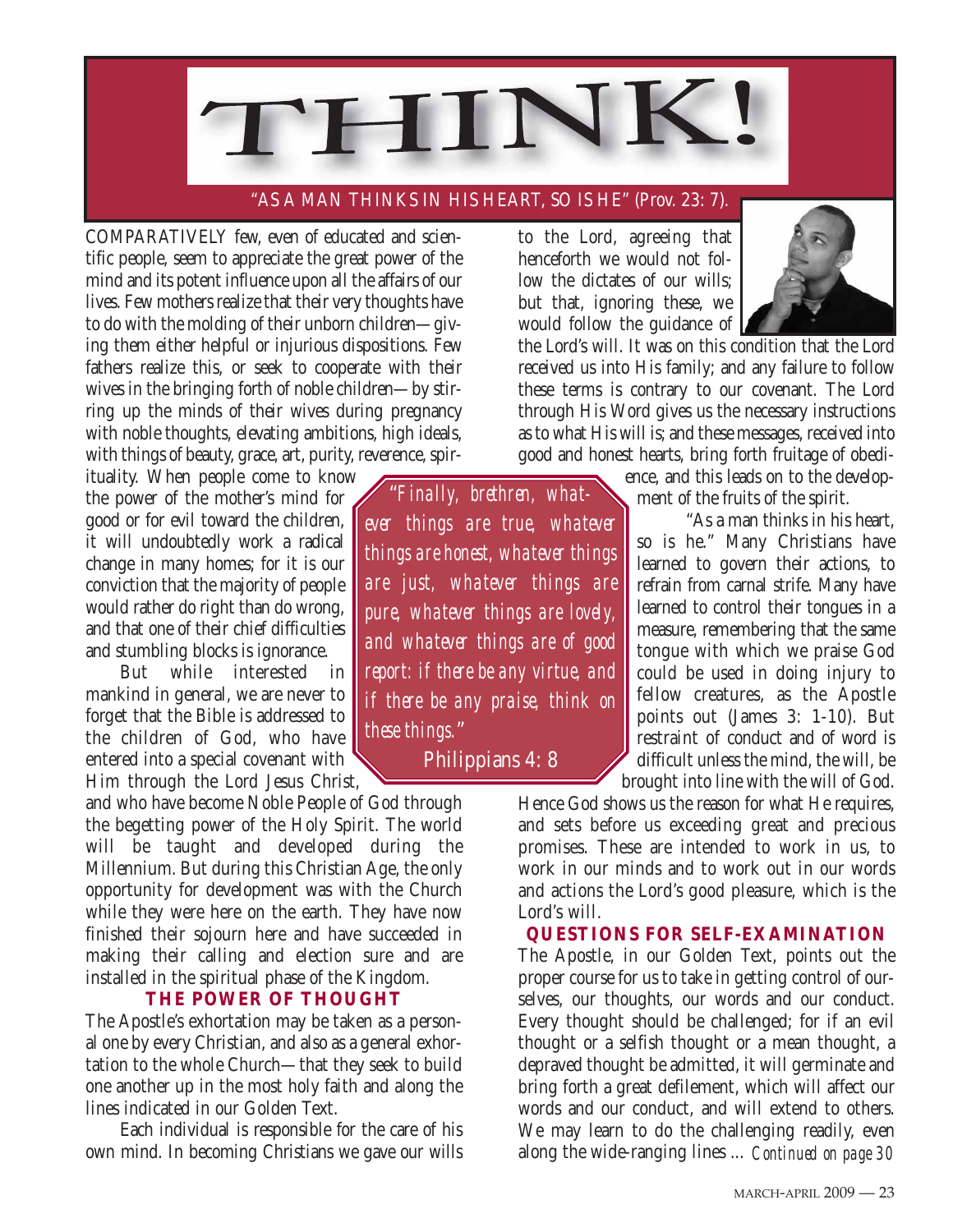# **FOLLOW GOD'S COMMANDS!**

THE Divine direction was that the priests should go into the Most Holy of the tabernacle and cover the ark of the covenant in a particular manner which was typical of certain teachings today; and that then, only the Levites should have the care of it, to bear it upon their shoulders (Num. 7: 9). Neglecting these matters, King David had a new cart made and used oxen to draw the cart, as though this would be a more dignified way to bring the

ark to the city. However, it was not God's way; and a lesson was to be given of reverence for God and for the ark, which with its mercy seat, symbolized His character graces of wisdom, justice, love and power.

The appropriate time came to move it, and the festivities began; the oxen, drawing the cart over a smooth, sloping

stone surface, stumbled and allowed the ark to tilt a little. Then it was that Uzzah stretched forth his hand to steady the ark, and was immediately smitten dead. This evidence of Divine displeasure with the procedure brought all the festivities to a sudden termination; and King David feared to bring the ark too near to him, lest it should do more injury. The procession stopped; turning aside, the ark was delivered temporarily to the home of Obededom the Levite, possibly a priest (2 Sam. 6: 9-11). Later, when King David brought the ark from there to Jerusalem, he had it done in the Divinely ordained way, having it carried by the Levites. (Note vs. 12, 13; 1 Chron. 15: 1, 2.)

The people as a result were taught the lesson of reverence which implies obedience—a lesson, by the way, which seems to be as much needed today as at any time. Disrespect is often manifested by the world; but this does not astound us as much as when we find the lack of piety manifested by those who profess to be the Lord's consecrated people. It is manifested by being sometimes disrespectful of manner and action, occasionally it is shown by derision expressed in language and every so often irreverence is found in our thoughts. We must not treat sacred things lightly. To do so is surely injurious to



"*And when they came to Nachon's threshing floor, Uzzah put out his hand to the ark of God and took hold of it, for the oxen stumbled. Then the anger of the LORD was aroused against Uzzah, and God struck him there for his error; and he died there by the ark of God*" (2 Sam. 6: 6, 7; 1 Chron. 13: 9, 10).

us, as well as to its influence with others.

To those of us who discern the Scriptural teaching that death is the cessation of life, and not an entrance into life more abundant, there will be no need to explain that Uzzah's conduct justified the Lord in making him an example before the nation. Therefore, his conduct taught the Israelites the importance of closely adhering to the LORD'S instruction. In addition, we understand that no

> injury was done to Uzzah's eternal future. He lived before the redemption price was laid down and he is included as a member of the human family, for whom Christ Jesus our Lord gave His life as a ransom. As a consequence, he will be one who shall ultimately hear the voice of the Son of man and come forth from the sleep of death in the great awakening

(Dan. 12: 2; John 5: 28, 29)—to have it testified to him, in God's "due time" (1 Tim. 2: 3-6).

# **GOD'S MERCY**

God has been gracious to our entire race, and has redeemed us with the precious blood. There are those who ignore the Bible's teaching of the resurrection and claim that there are no dead to be resurrected. Their view is that the dead are more alive in death than they ever were when they were living on the earth and who, therefore, think of Uzzah as being dropped immediately into the hands of devils for eternal torture. It is to these that this narrative seems perplexing and unjustly severe. We thank God for the clearer light now shining upon His character and plan! God is a God of love and not a God devoted to burning and torturing living people. This terrible error is the art of the adversary Satan, who from the beginning declared that "you will not surely die" (Gen. 3: 4). God commanded the Israelites not to sacrifice their live human babies to the heathen Gods Molech and Baal by burning them in the fire saying, "Do not give any of your children to be sacrificed to Molech, for you must not profane the name of your God. I am the LORD" (Lev. 18: 21; 20: 2-5; 1 Kings  $11: 7-10; 2$  Kings 23: 10).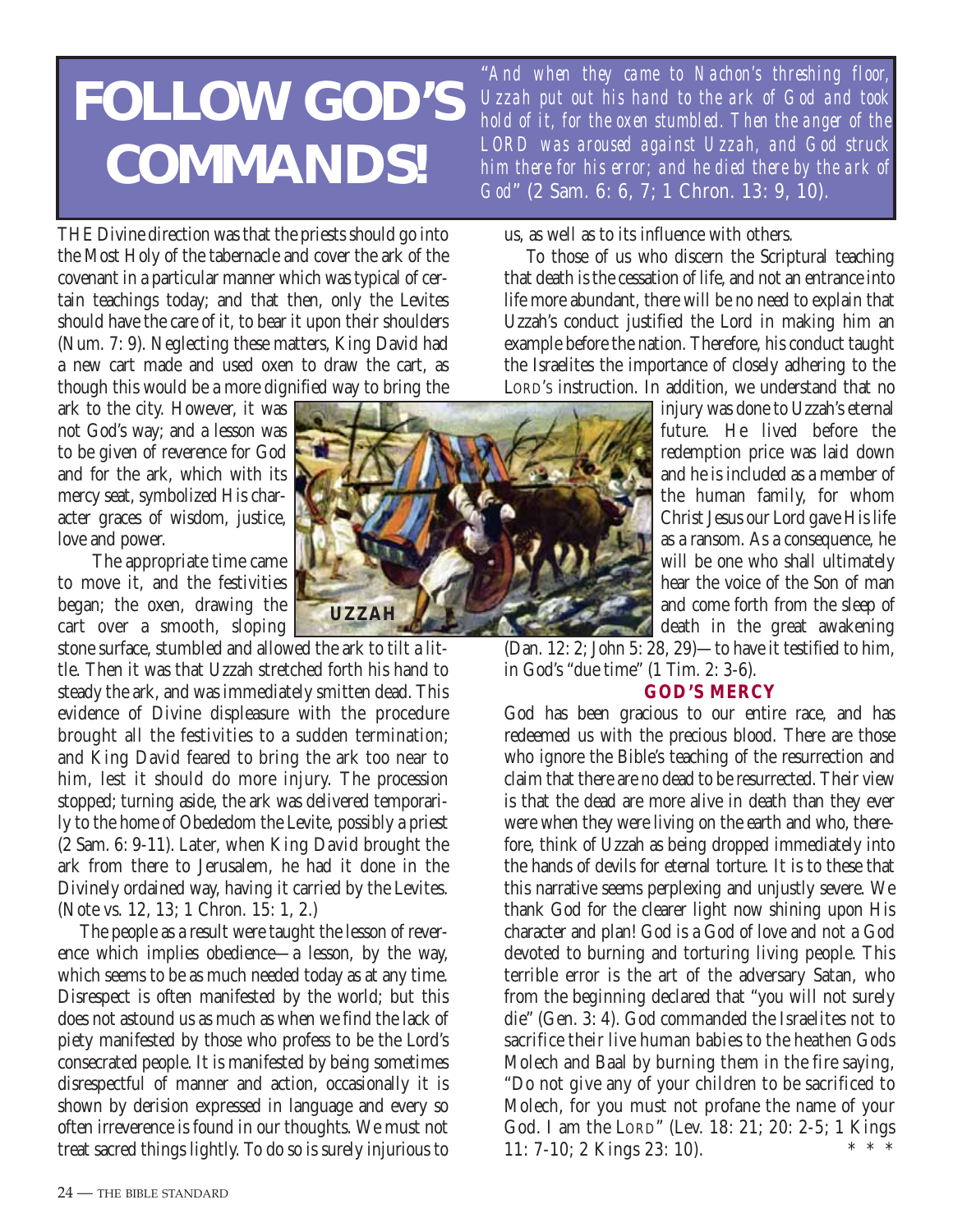**Messiah**—**God's Servant THE HEART OF ISAIAH'S PROPHECY**

In Isa. 52: 13—53: 12 God's Servant is set forth as an individual in unmistakable terms. The inspired Prophet describes the suffering of the individual Messiah, God's Servant, for the entire nation. Therefore, He cannot be considered as being the nation. This becomes clear as we note, for example, that: (1) The prophecy presents an *innocent* sufferer, one who (v. 9) "had done no violence, neither was any deceit in his mouth." (2) None could declare His generation (v. 8). (3) He was "cut off out of the land of the living" (v. 8). (4) He was the great sin-offering, for (v. 6) God "laid on him the iniquity of us all." (5) He did not resist, but was fully submissive, for He was (v. 7) "brought as a lamb to the slaughter, and as a sheep before her shearers is dumb, so he opened not his mouth." (6) He offered Himself willingly—He "poured out his soul unto death" (v. 12). (7) His sufferings culminated in death and, though righteous, He was buried with the wicked (v. 9).

Surely, none of these things can be said truthfully of Israel as a people. Rather, "for the transgression of my people was he stricken" (v. 8). The Hebrew word ammi, "my people" (comp. Hosea 1: 9; 2: 1), can apply only to a plurality of persons—a people. Obviously, if God's Servant is stricken for the people of Israel He cannot Himself be Israel as a people.

True, the people of Israel have suffered as no other nation, especially during their dispersion among the Gentile nations (including their sufferings in World War, Phase II), but not as the innocent, unresisting Lamb of God, the "man" (v. 3) who "poured out his soul unto death" as a sin-offering "an offering for sin"—v. 10, "for the transgression of my people" (v. 8).

The people as a nation are described quite differently—as a "sinful nation, a people laden with iniquity, a seed of evildoers, children that are corrupters: they have forsaken the LORD"; "your iniquities have separated between you and your God . . . your hands are defiled with blood, and your fingers with iniquity; your lips have spoken lies, your tongue has muttered perverseness" (Isa. 1: 1-9; 59: 1-15). The sufferings of Israel as a *people* are surely not to be confused with those of the innocent, individual Servant of God described in Isa. 52: 13—53: 12. Rather, Israel's sufferings as a people are to be understood as a punishment—a fulfilment of her "double" (40: 2) and of the "seven times" prophesied by God through Moses (Lev. 26: 18-46; see also Deut. 28: 15-68) [For an explanation of the duration of Israel's "double" and the "seven times," see our booklet, *Jewish Hopes and Prospects.* A copy free on request].

Israel's suffering among the nations is in Isa. 42: 22-25 shown to be a punishment from the LORD for their sins: "But this is a people robbed and plundered; all of them are snared in holes, and they are hidden in prison houses; they are for a prey, and no one delivers; for plunder, and no one says, "Restore!" Who among you will give ear to this? Who will listen and hear for the time to come? Who gave Jacob for plunder, and Israel to the robbers? Was it not the LORD, He against whom we have sinned? For they would not walk in His ways, nor were they obedient to His law. Therefore He has poured on him the fury of His anger."

This is a far different description than that of the innocent, individual Servant of Jehovah, the Anointed, the Messiah, of Isa. 42; 49; 50; 53 and 61, who unresistingly and willingly gave Himself as "an offering for sin," a vicarious satisfaction "for our transgressions"; for God "laid on Him the iniquity of us all"; "He was wounded for our transgressions"; "with His stripes are we healed"; "by His knowledge shall my righteous servant justify many," for "He bore the sin of many, and made intercession [at God's great antitypical Mercy Seat— Lev. 16: 14-17] for the transgressors."

# **THREE SECTIONS IN ISAIAH 52: 13—53: 12**

The heart of Isaiah's great Messianic prophecy is divided into three sections: (1) 52: 13-15; (2) 53: 1-10 and (3) 53: 11, 12. (1) In the first section God introduces His Servant ("Behold my servant"; see also 42: 1; Zech. 3: 8; 6: 12, 13; Jer. 23: 5, 6; 33: 15). Here also is a brief summary of the whole prophecy—a brief statement of Messiah's rejection and suffering, His resultant exaltation and His blessing of many nations.

(2) The second section presents primarily the confession of the penitent remnant of Israel, who as humble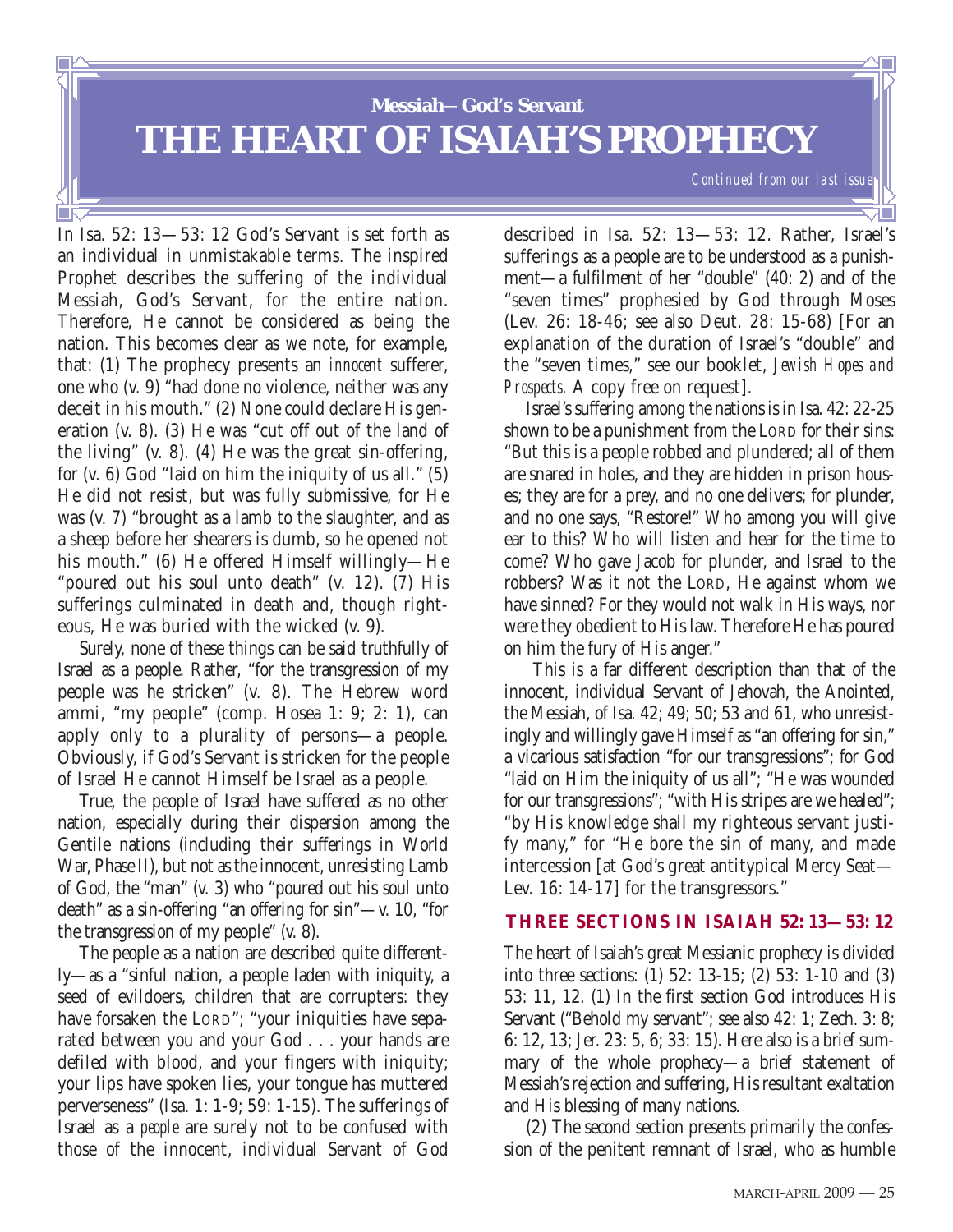and contrite ones (Isa. 57: 15) will lament and confess for themselves and the whole people of Israel: "All we like sheep have gone astray; we have turned every one to his own way; and the LORD has laid on him [the individual Messiah] the iniquity of us all" (Isa. 53: 6). They will also come to see that the salvation of themselves and the world will be effected at Messiah's hand. This general confession and recognition of God's pleasure as prospering in Messiah's hand, as described in 53: 1-10, will not come until at and after the end of Jacob's trouble (Jer. 30: 7-24; Zech. 12: 9, 10), the last part of the great Time of Trouble now upon the world (Dan. 12: 1); for it is then that God "will pour upon the house of David, and upon the inhabitants of Jerusalem, the spirit of grace and of supplication; and they will look on Me whom they pierced. Yes, they will

mourn for Him, as one mourns for his only son, and grieve for Him as one grieves for a firstborn" (Zech. 12: 10).

(3) The third section (53: 11, 12) gives the glorious climax: God's approval and confirmation of repentant Israel's message, His reassurance that His faithful and righteous Servant shall indeed prosper and that God will highly exalt Him, also that His Servant by His knowledge will effect the justification of many—and all this as a result of His ransom-sacrifice, His pouring out His soul unto death for the transgressors and His intercession on their behalf.



**INTO JERUSALEM**

# **GOD'S SERVANT—"THE BRANCH"**

In Isa. 52: 13 God introduces His Servant, His Anointed, with the Hebrew word *hinneh* ("behold"). God frequently uses this word to call attention to matters of special importance. He introduces His Servant in Zech. 3: 8: "Behold, I will bring forth my servant the BRANCH [not in the sense of a limb, as one among many; the Hebrew word *tsemach* means sprout or shoot, as indicating one shoot which springs up from the root; the Messiah through His virgin mother is of the stock of David]."

Then, using the figure of a stone, God prophesies that His Servant ("the stone which the builders refused" and which He exalted to be "the head of the corner"—Psa. 118: 22) will have the fullness of Divine wisdom ("seven eyes"— v. 9; 4: 10), which will be exercised for the blessing of mankind in the world's great thousand-year Judgment Day (Psa. 90: 4; 96: 10-13)—

the "one day" in which He "will remove the iniquity of that land" (Zech. 3: 9, 10). "In that day a fountain shall be opened for the house of David and for the inhabitants of Jerusalem for sin and for uncleanness. And it shall be in that day," says the LORD of hosts, "that I will cut off the names of the idols from the land, and they shall no more be remembered. I will also cause the prophets and the unclean spirit to depart from the land" (Zech. 13: 1, 2).

God again introduces His Servant with the word "behold" and again speaks of Him as the BRANCH, and describes His glorious reign as King Messiah, antitypical Melchizedek, in Zech. 6: 12, 13: "Then speak to him, saying, Thus says the LORD of hosts, saying: Behold, the man whose name is the BRANCH! From His place He shall branch out, and He shall build the temple of the

> LORD; and he shall grow up out of his place [as a *shoot* out of David's root, tribe and family], and he shall build the temple of the LORD: even he shall build the temple of the LORD; and he shall bear the glory, and shall sit and rule upon his throne [for it becomes His by *right*—Ezek. 21: 27; Gen. 49: 10]; and he shall be a priest [after the order of Melchizedek—Psa. 110: 4] upon his throne: and the counsel of peace shall be between them both [the kingdom and the priesthood being united in the same person, there will be no clashing of jurisdiction between these offices]."

Again, in Zech. 9: 9, 10, God introduces His Servant with the word "behold," and again speaks of Him as King and of His universal dominion as a reign of peace: "Rejoice greatly, O daughter of Zion; shout, O daughter of Jerusalem: behold, Your King is coming to you; He is just, and having salvation, lowly, and riding on a donkey, a colt the foal of a donkey. [thus referring to Messiah's First Advent, when He came as the offering for sin, as described in Psa. 22; 102; Isa. 53, *etc*.] . . . and he shall speak peace to the nations his dominion shall be from sea even to sea, and from the river even to the ends of the earth."

Note also the prophecy in Jer. 23: 5, 6: "Behold, the days are coming says the LORD*,* that I will raise up to David a Branch of righteousness [a righteous *shoot*]; a King, shall reign and prosper [see Leeser, Rotherham, A.R.V., Jewish Publication Society translation, *etc*.], and execute judgment [doctrine] and righteousness in the earth. In his days Judah [the two tribes] shall be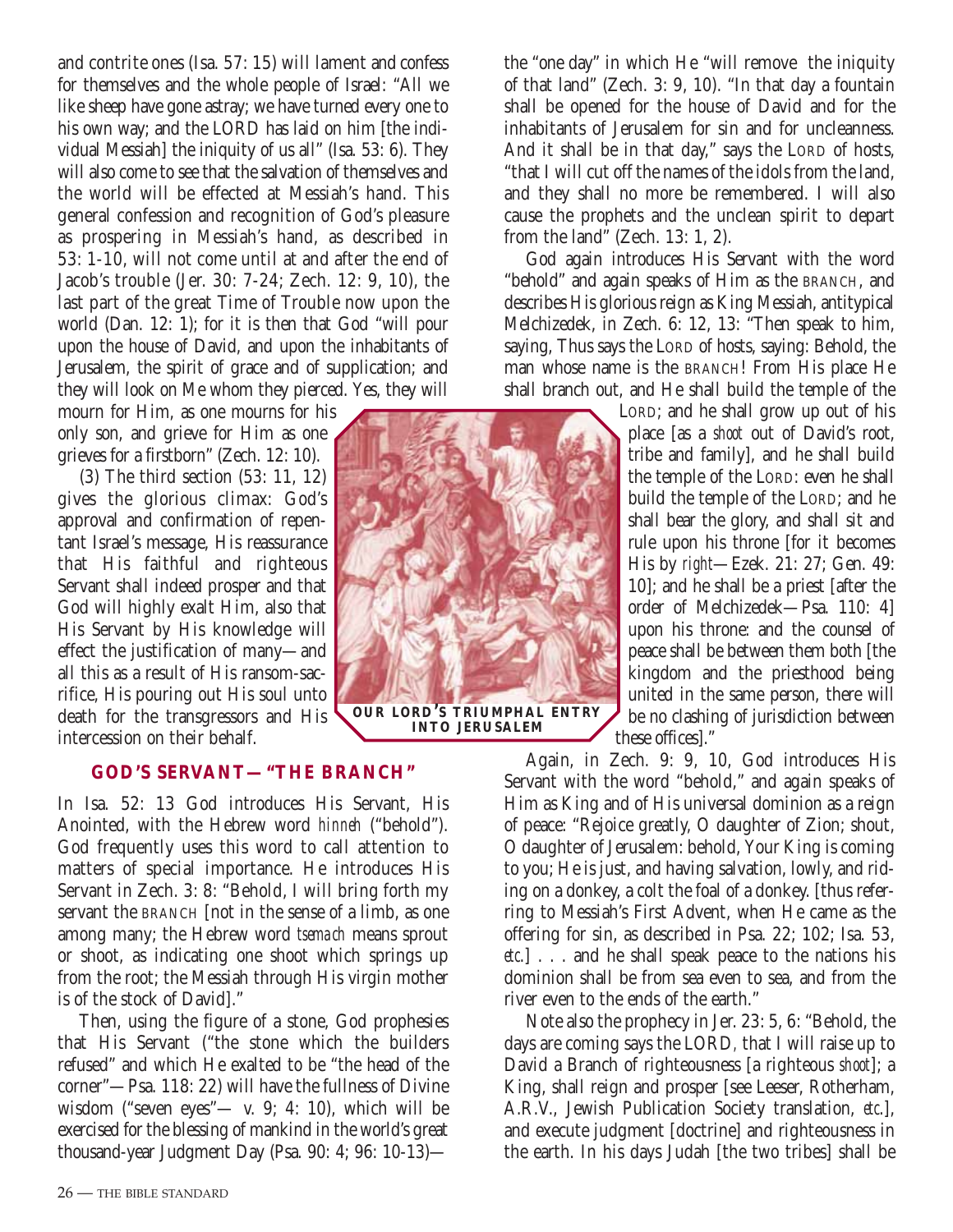saved, and Israel [the ten tribes] shall dwell safely; now this His name [the office] by which He will be called: THE LORD OUR RIGHTEOUSNESS [see Young's translation and the Septuagint]." Only through God's Servant, the Messiah, will salvation come and righteousness be established in the earth.

And Jer. 33: 15, 16: "In those days, and at that time, I will cause to grow up to David a Branch of righteousness; He shall execute judgment and righteousness in the earth. In those [Millennial] days Judah will be saved and Jerusalem will dwell safely, and this is the name by which she will be called: THE LORD Our Righteousness" [see Young's translation].

"In that [thousand-year] day the Branch [shoot, sprout] of the LORD shall be beautiful and glorious, and the fruit of the earth will be the pride and the adornment of the survivors of Israel. It will come about that he who is left in Zion and remains in Jerusalem, will be called holy—everyone who is recorded among the living in Jerusalem. When the Lord has washed away the filth of the daughters of Zion… " (Isa. 4: 2-4).

God introduces His Servant also in Isa. 42: 1-7: "Behold my servant, whom I uphold; My Elect, in whom my soul delights [though when He was made flesh for the vicarious suffering of death He was their Holy One 'whom man despises,' 'whom the nation—Israel abhors'—49: 7]: I have put my spirit upon Him [He is the Messiah, the Anointed]: He shall bring forth judgment to the Gentiles. . . . He shall . . . set judgment in the earth [during the thousand-year Judgment Day]."

# **"MY SERVANT SHALL PROSPER"**

From the above it will be noted that God introduces His Messiah as His Servant, the Branch of the LORD (Isa. 4: 2) and the Branch of David (Jer. 23: 5), for this reason sometimes He is called "David" (Jer. 30: 9; Ezek. 34: 23, 24; 37: 24, 25; Hosea 3: 5; comp. Isa. 9: 7). Also in Isa. 11: 1, God introduces Him as a Rod ("the rod of your strength"—Psa. 110: 2) "out of the stem of Jesse" and as a Branch that "shall grow out of His roots." The rest of this remarkable chapter prophesies that the spirit of God would rest upon Him (v. 2), that He would deal wisely (vs. 2-5), that His kingdom on earth (His holy mountain—v. 9) would be filled with peace and "the knowledge of the LORD" (vs. 6-9), that "in that [thousand-year] day" He would draw all men unto Him (v. 10), after first setting His hand again "the second time [the first time being when they were recovered from their captivity in Babylon—Ezra 1: 1-4] to recover the remnant of His people . . . from the four corners of the earth" (vs. 11, 12), giving them the victory over

their enemies and establishing a highway of salvation for them (vs. 13-16).

Accordingly, in Isa. 52: 13, after introducing His Messiah from the standpoint of a SERVANT *(*"*Behold, my servant*"*),* God assures us that He "*shall deal prudently*" (Hebrew, *sakal,* to *act wisely,* hence to *prosper,* as used in 1 Sam. 18: 14; 1 Kg. 2: 3; Jer. 23: 5). He shall "deal wisely"—skillfully—and "the pleasure of the LORD shall prosper in His hand" (53: 10). "*He shall be exalted and extolled, and be very high.*"

He is exalted above Abraham, for He is the great Seed of Abraham through whom all the families of the earth shall be blessed (Gen. 22: 18). He is exalted above Moses, for He will mediate the New Covenant a better covenant than that of Moses (Jer. 31: 27-34; Deut. 18: 15-19). He is exalted above David, for He, David's son, becomes David's Lord (Psa. 110: 1), his King and Deliverer (Psa. 72). He is exalted even higher than the angels, for to which of the angels did God at any time say, "Your throne, O God, is for ever and ever: the scepter of Your kingdom is a right scepter. You love righteousness, and hate wickedness therefore God, Your God, has anointed you with the oil of gladness above Your fellows" (Psa. 45: 6, 7).

Therefore God's Servant was "exalted and lifted up and made high *very much"* (so the Hebrew)—far above all principality and power, and might and dominion, and every name that is named—at God's right hand, until His enemies become His footstool (Psa. 110: 1).

# **PREPARATORY SUFFERINGS NECESSARY**

God did not exalt His Servant arbitrarily. It was necessary that first He should be proved worthy of this high exaltation and that He should provide a ransom-price for Adam and the race in his loins that fell in him. On the basis of the ransom God could, without violating His justice, give to His Servant, His only begotten Son, the nations for His inheritance and the earth for His possession (Psa. 2: 7, 8); and He could also allow Him, as the Prince of Peace (Isa. 9: 6, 7), to "speak peace unto the heathen" (Zech. 9: 10), and, as God's Servant, to "raise up the tribes of Jacob" and to bring "salvation unto the end of the earth" (Isa. 49: 6).

Accordingly, after introducing His Servant as dealing wisely and as being highly exalted, God presents in brief (Isa. 52: 14, 15) first His rejection and humiliation and then by contrast His resultant glorious mission of blessing mankind: "*As many were astonished at you (his visage was so marred more than* [that of] *any* [other] *man, and his form more than the sons of men* [comp. Psa. 22: 6-8; Isa. 50: 6]). So [note the antithesis here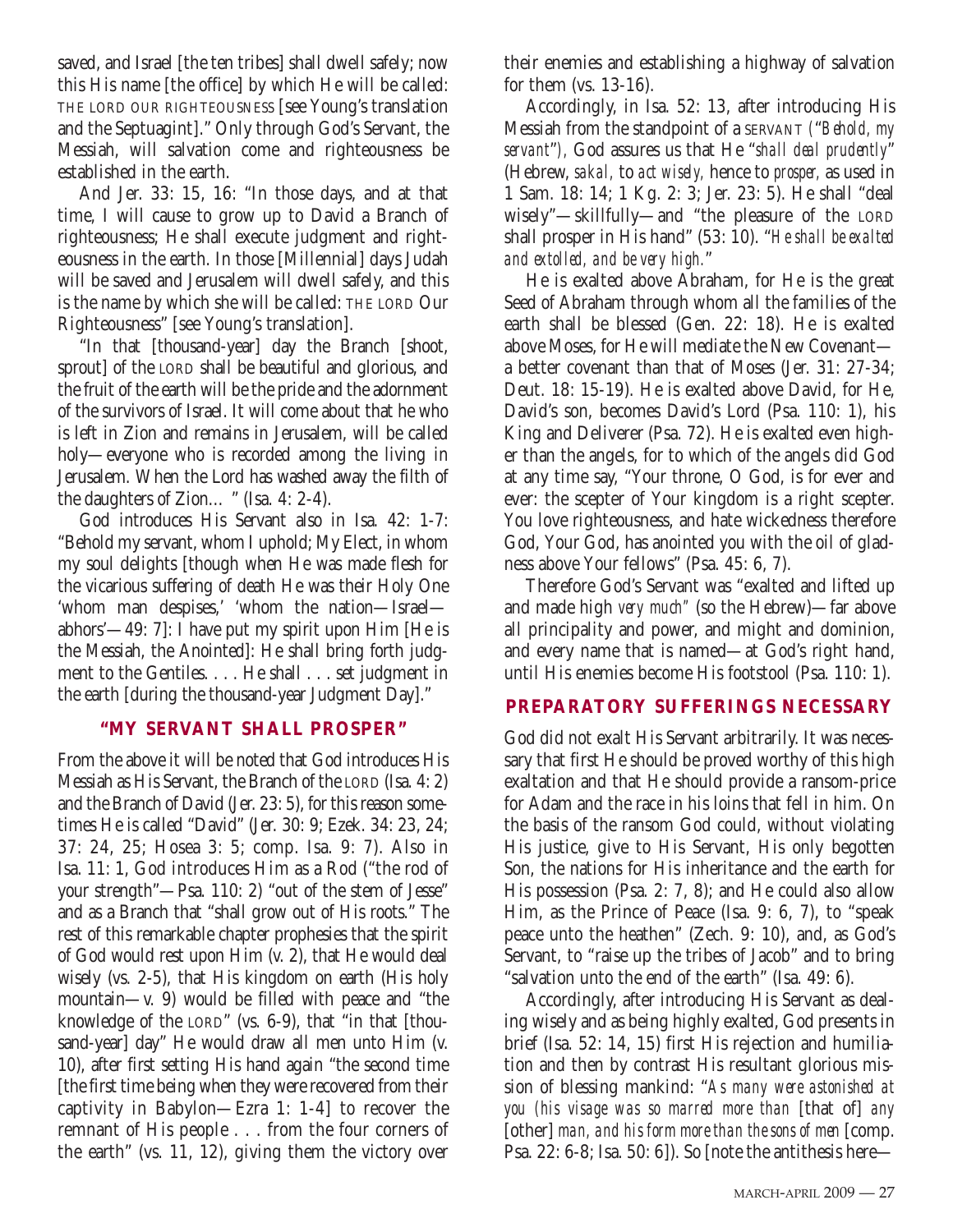the result of His vicarious suffering] *shall he astonish many nations* [causing them to leap for joy, as He gives them the blessings incidental to the establishing of the New Covenant (comp. Ex. 24: 6-8; Ezek. 36: 25)]; *the kings* [all of mankind who will be given eternal life and be restored to the original dominion on earth] *shall shut their mouths at him* [be speechless in astonishment and reverence]: *for that which had not been told them shall they see; and that which they had not heard shall they consider* [they will then receive and understand the Truth, which they had not formerly heard; comp. Isa. 49: 7; Psa. 72: 8-11]."

In this introduction (Isa. 52: 13-15), the first section of this central prophecy, is found, as noted above, a very brief summary of the whole prophecy, which is given in greater detail in Isa. 53.

# **ISRAEL'S PENITENTIAL CONFESSION**

The second section (53: 1-10) of the heart of Isaiah's great Messianic prophecy is, as noted above, primarily the sorrowful and contrite lamentation and confession of penitent Israel when at and after the end of Jacob's trouble "the spirit of grace and of supplication" is poured upon them and they consider Him whom they have pierced and mourn for it "in that day there shall be a great mourning in Jerusalem" (Zech. 12: 9-11).

# **AN IMPORTANT QUESTION**

After Israel learns the truth respecting their Messiah and has accepted Him as such, they will ask (v. 1), *"Who has believed* [or, *would have believed*] *our report* [literally, *what we have heard*]?"—the report that has come to them about God's wonderful Servant, exalted to His right hand, who through His great sacrifice of His perfect human life even unto death laid down a ransom-price for Adam and his race and also redeemed Israel from the curse of the Law, which Law they all broke, but which He kept perfectly and fulfilled for them (Deut. 27: 26; Jer. 11: 3), even

hanging on a tree (Deut. 21: 22, 23), bringing to them the hope of salvation, by becoming the end of the curse of the Law to those who believe in and accept Him as their substitute before the Bar of Justice.

# **"THE ARM OF THE LORD"**

*"And to whom has the arm of the Lord been revealed?"* God's arm is symbolic of His mighty power. He told the Israelites in Egypt (Ex. 6: 6), "I will redeem you with a stretched out arm, and with great judgments." After their great deliverance and the destruction of the pursuing Egyptians, Moses and the other Israelites sang (Ex. 15: 12, 16): "You stretched out your right hand, the earth swallowed them. . . . By the greatness of Your arm they shall be as still as a stone; till Your people pass over, O LORD." In Isa. 51: 9 the believers in Israel plead, "Awake, awake, put on strength, O arm of the LORD; awake, as in ancient days [for example, in the great deliverance from Egypt]."

God's mighty power is now vested in the Messiah, His Servant, the power of God unto salvation to all who believe. In Isa. 52: 10 we read: "The LORD has made bare His holy arm in the eyes of all the nations; and all the ends of the earth shall see the salvation of our God." In Messiah's glorious reign on earth, which will follow the time of Jacob's trouble, He will, as Abraham's Seed, bless all the nations of the earth (Gen. 22: 18). Thus God's Servant, "His arm, shall rule for Him" (Isa. 40: 10). Well may repentant Israel "say unto the cities of Judah, Behold your God!" (40: 9).

But who has believed this message? How many have received the revelation of God's Arm and have opened their eyes to behold in this despised and rejected Servant of God, who died for them, the power of God unto salvation? The implied answer is: *Very few.*<br>And indeed it has been sol And, indeed, it has been so!

# **ISRAEL'S NEWS**

Oil: In Deut. 33: 24 Moses uttered a prophecy 3,500 years ago: "Let Asher be blessed with children . . . and let him DIP HIS FOOT IN OIL." Asher was given the territory along the Mediterranean Sea, which ended on the south in the form of a foot, referred to in those days as "Asher's Foot." Today "Asher's Foot" is dipped in oil. Starting in 1994 continuing to 2005, oil was found there and shipped from Haifa. Doesn't it thrill your heart to see how God is fulfilling His prophecies? God's unseen mighty hand is *ruling* and *guiding.* His Word stands forever!

Gas: (ISRAELNN.COM) January 19, 2009, The Houston-based Noble Energy Company drilling for Israel's Delek fuel company, has announced that it has discovered a huge deposit of natural gas under the Mediterranean Sea near Haifa. Minister Binyamin Ben-Eliezer said that the find was of "historic proportions," and that it could change the face of Israel's economy.

Does this not bring to remembrance the prophecy of Ezekiel 38: 11, 12 that in Jacob's Trouble, Israel's enemies [Gog] shall "go up to the land . . . to take a spoil," implying that Israel will then experience prosperity and wealth that will attract plundering factions?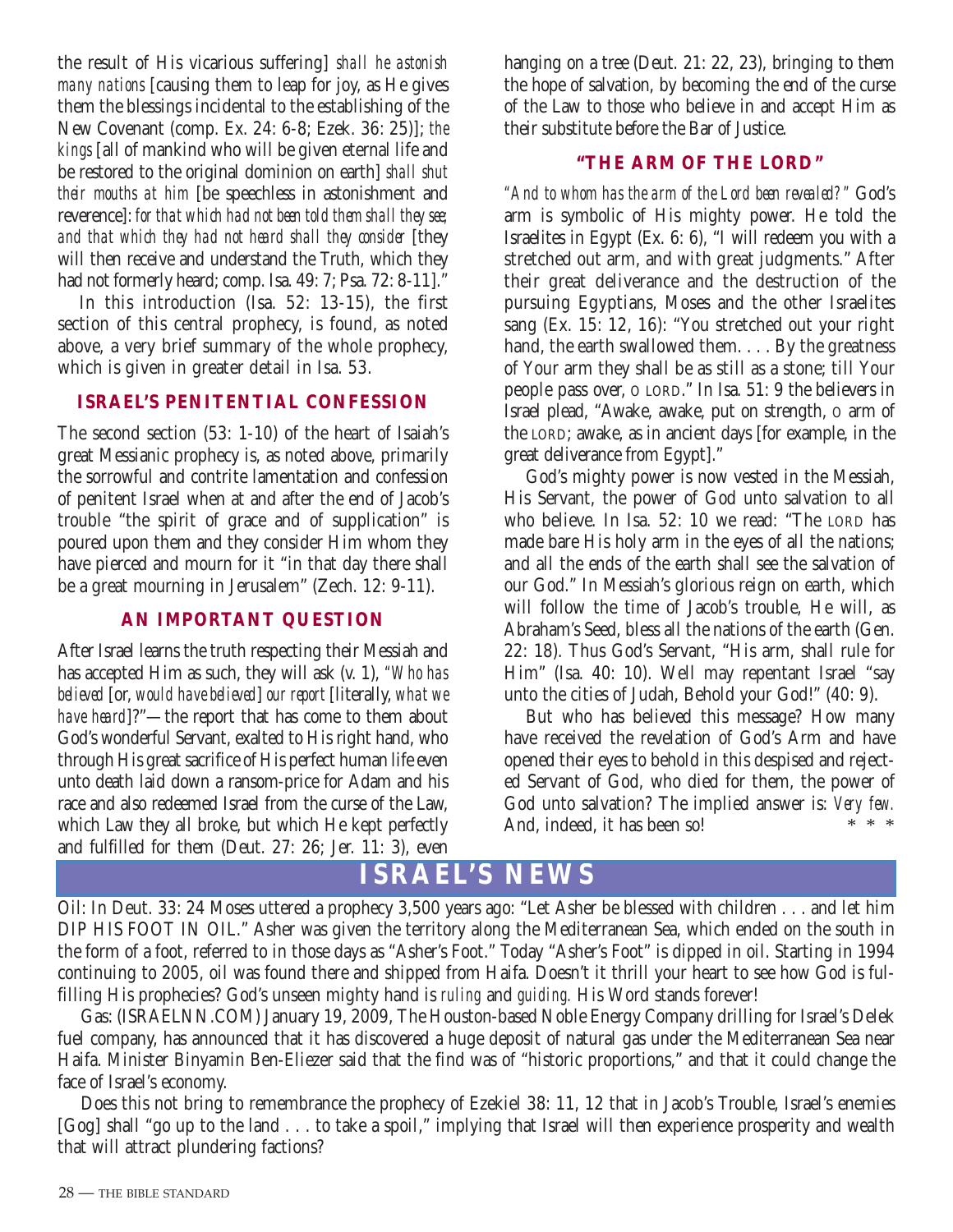

# **Sorrow and Mourning Begun**

The first death in Adam's family must have cast a great shadow. The hope centered in the Divine promise that the Seed of the woman should bruise the serpent's head was temporarily snuffed out. Shortly after, Seth was born. His name indicates that his parents hoped that he would be the man promised of the Lord—not seeing that the promised One would be the Messiah, who would come long afterward, and for whose work the world still waits.

Although we speak of this as the first death, we must not forget that from the Divine standpoint Adam and his race were already dead, in that none can regain everlasting life except through the Redeemer's work of Sin-Atonement.

At present the population of the world consists of sixteen hundred millions, (*updated statistics in 2009— 6,743,243,000*) ninety thousand dying every day; (*updated statistics in 2009—166,125*).

It is undoubtedly fortunate for our fallen race that we cannot appreciate deeply the sorrows and difficulties of others. Each individual, each family, has about as large a share of sorrow as it can properly bear. Indeed, the poet, realizing the folly of unrestrained grief, has well sung,

"Go bury thy sorrow, The world has its share, Go bury it deeply, Go hide it with care."

Hope, joy and peace come to us through the Divine promise that the time is coming when there shall be no more sorrow or dying, no more sin or pain. For Messiah's Kingdom shall conquer Sin and Death and cause God's will to be done on Earth as fully as it is now done in Heaven. — Matthew 6: 9, 10.

Our experiences with Sin and its penalty should make us all sympathetic. We should do nothing to add to the sorrow of others, but everything to relieve. The words of Jesus touch this chord of sympathy, "Come unto Me, all ye that labor and are heavy laden, and I will give you rest." There is no rest for the weary of heart avec in union with Christ  $**$ heart except in union with Christ.

# **Questions on Lesson 14**

- 1. Who was the first to die in Adam's family? See Gen. 4: 8.
- 2. What promise had God given the woman in the Garden of Eden? Par. 1
- 3. What effect did Abel's death have upon his parents' hope in the promise?
- 4. What son was born shortly after Abel's death?
- 5. What did his name signify?
- 6. Did Adam and Eve realize that the promised one would be the Messiah?
- 7. From the Divine standpoint was Abel's death the first death? Par. 2
- 8. How only can anyone ever regain everlasting life?
- 9. Can everyone appreciate deeply the sorrows and difficulties of others? Is this a blessing? Par. 4
- 10. What has the poet said we should do with our sorrows?
- 11. What will eventually conquer sin and death? Par. 5
- 12. What effect should our experiences with sin and its penalty have upon us? Par. 6
- 13. How should we feel and act about the sorrows of others?
- 14. Where only is there rest for the weary of heart?



For more information on the death state, use the insert to order the *Life, Death and Hearafter* book (\$4.00). The *Photo Drama of Creation* and *Study Guide* may be purchased separately or as a set. *Photo-Drama* \$7.50; *Study Guide* \$5.75 or \$12.00 for the set.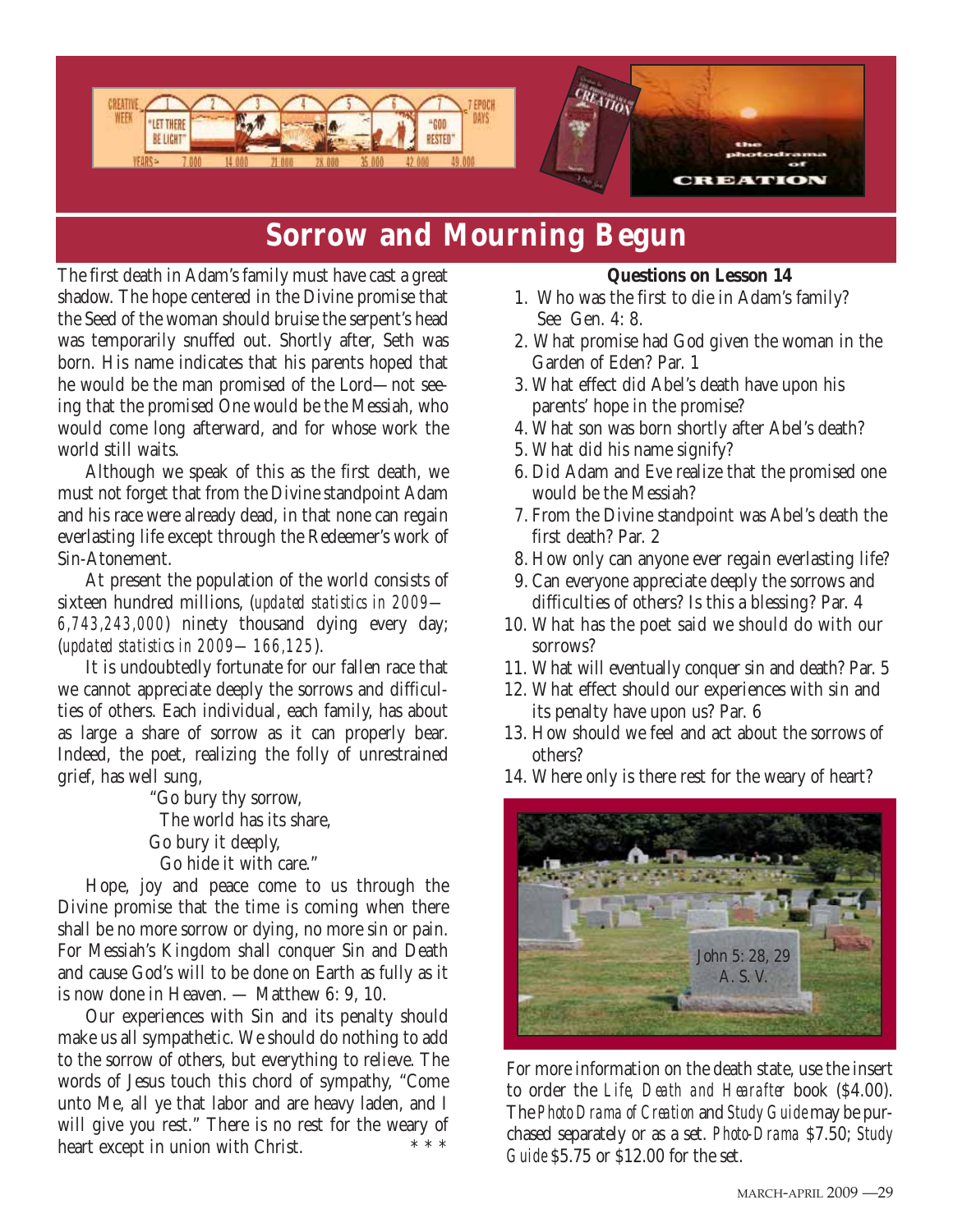continued from page 23 ... which the Apostle lays down in this lesson. What at first may require considerable time for decision will, by and by, be with practice, decided almost instantly:

(1) Is the thought which is seeking consideration in our mind an honorable one? If so, it may pass in and be entertained. If not, it should be immediately resented and driven out from the mind as an evil influence, as an enemy.

(2) Is the thought suggested a pure one—not sensual, not selfish? If so, if it pass these examinations, it may pass on for further consideration. If by these it fails to prove its purity, it should be immediately resented and cast out as a thought likely to do great harm—as would the entrance into our home of things infected with a plague.

(3) Is the thought lovely? Does it appertain to things that are lovable? Does it excite character building influences, or is it identified more or less with hate, resentment, anger, meanness? If prompted by a disposition of good will, it may pass on. If not, it must be immediately expelled, not permitted to go further, to do harm to ourselves and to others.

(4) Is it reputable? This cannot mean: Is the thing well spoken of by the world? For the Apostle himself and our Lord Jesus were reviled by the world, who said all manner of evil against them falsely. The word reputable here must be taken to mean that which would be thought well of by all highly regarded people, if they knew and understood everything connected with the view.

(5) Has the thought any virtue, or is it in any sense of the word praiseworthy? If so, it may be admitted. If not, it should be cast away; for even if it be blameless otherwise, the fact that it is not of any value is a reason for its rejection. We have no time and no place for things that are merely not bad. We desire to have in our hearts and our minds things that will have a positive influence for good, helpful, beneficial in some way. Otherwise, the thought should be repelled as a worthless added burden on our hearts and minds, needed for profitable things. Much novel reading is of this character—not evil of itself, but not advantageous toward the building of a God-pleasing character.

Whatever we may be naturally, the people of God who follow the instructions of the Divine Word surely become more noble people, helpful people, possessed of the spirit of a sound mind; and these things will be a necessary part of their preparation for the Kingdom and for the great future work to be entrusted to them as the servants of God under their Redeemer and Head. Let us seek to be educated, informed and enlightened servants of God as we prepare for the coming earthly phase of the Kingdom and our part in it.

# **MEMORIAL DATE FOR 2009**

**Wednesday, April 8, after 6:00 p.m.** The Memorial date this year comes on April 8 after 6:00 p.m. The newing of the moon nearest the vernal equinox, at Jerusalem, occurs at 6:28 p.m. March 26. Accordingly, Nisan 1 begins at 6:00 p.m. March 26 and Nisan 14 begins at 6:00 p.m. thirteen days later, or at 6:00 p.m. on April 8. May the Lord bless His consecrated people as we properly prepare ourselves to commemorate Him and His great sacrifice for us (1 Cor. 5: 7, 8)!

# **PUBLICATIONS Please note that there has been a price increase on some of our publications.**

#### **ATTRACTIVE HARDBOUND BOOKS**

*Life* — *Death* — *Hereafter* (224 pages) paperback \$3.50, cloth \$4.50<br> *God* (547 pages; describing Jehovah's great attributes, etc.) \$4.50 God (547 pages; describing Jehovah's great attributes, etc.) *Creation* (585 pages; describing God's creative work, etc.) \$4.50 *The Bible* (794 pages; much useful information on it, its uses) \$4.50 *Christ — Spirit — Covenants* (744 pages, very informative) \$4.50 *The Chart of God's Plan* (360 pages) **35.00**<br>The Millennium (480 pages: expounding many Scriptures) 57.00 *The Millennium* (480 pages; expounding many Scriptures) *Daily Heavenly Manna and Devotional Service* \$6.75 *Poems of Dawn* (300 choice Christian poems for many occasions) \$5.00<br>*Hymns of Millennial Dawn* (350 hymns hardbound) \$6.00 *Hymns of Millennial Dawn* (350 hymns hardbound) **HELPFUL BOOKLETS** *Focus on Zionism* (a Christian Zionist view) \$1.50<br>The Restoration of Israel (48 pages) \$1.00 **The Restoration of Israel (48 pages)** *Anglo-Israelism* (80 pages; errors of H. W. and G. T. Armstrong refuted) \$1.00 *The Gift of Tongues* — *Should We Seek or Shun It?* (80 pages) \$1.00<br>*Is there Hope for Any of the Unsaved Dead?* (80 pages) \$1.00 *Is there Hope for Any of the Unsaved Dead?* (80 pages) *Satan, Satanism, Demonism and Exorcism* (80 pages) \$1.00 *Born Again* (48 pages) \$1.00<br>The Great Pyramid and the Bible (48 pages) \$1.00 *The Great Pyramid and the Bible* (48 pages) \$1.00<br>*The Hell of the Bible* (60 pages: treats every Bible text relating to Hell) \$1.25 *The Hell of the Bible* (60 pages; treats every Bible text relating to Hell) *Spiritism—Ancient & Modern* (67 pages; proves it to be Demonism) \$1.25 *Jewish Hopes and Prospects* (52 pages) *The Teachings of "Jehovah's Witnesses" Examined in the Light of the Scriptures*   $(29$  pages)

# **FREE 24 PAGE BOOKLETS**

**(Please select one to six booklets and or leaflets)** *Life and Immortality • What is the Soul? • The Resurrection of the Dead • Spiritism is Demonism • Why Does A Loving God Permit Calamities? • The Sabbath Day • Faith Healing • Baptism • Speaking in Tongues — Is it of God? • The Kingdom of God • Mormonism — A Modern Delusion • Preservation of Identity in the Resurrection • The Evolution Theory Examined • Why We Believe in God's Existence • The Rapture • Future Life By Resurrection — Not Reincarnation • Must Christians Pay Tithes?*

#### **LEAFLETS**

*Do You Know? • Thieves In Paradise • Israel's Return • What is Hell? • The Bible vs. Evolution • Jesus' Second Advent • Judgment Day • God Loves You! • Earth's Coming Theocratic Government • War on Poverty • Oath-bound Promise • Man's Eternal Destiny • Pollution Crisis • What is the Truth? • Great Pyramid • Restitution • Is God or Satan Winning? • The Full Gospel • Peace — How it Will Come • UFO Sightings • The Gospel in a Nutshell • True Freedom • The New Earth •Bible Standard Ad •Bible Standard Ministries, L.H.M.M • Coming By and By • Christ's Glorious Reign • Desolation/Restoration • Father Take My Hand • A Good New Year Recipe • How Readest Thou? • Nearing God's Kingdom • My Lord and I & Picture • 23rd Psalm • Watchman, What of the Night?*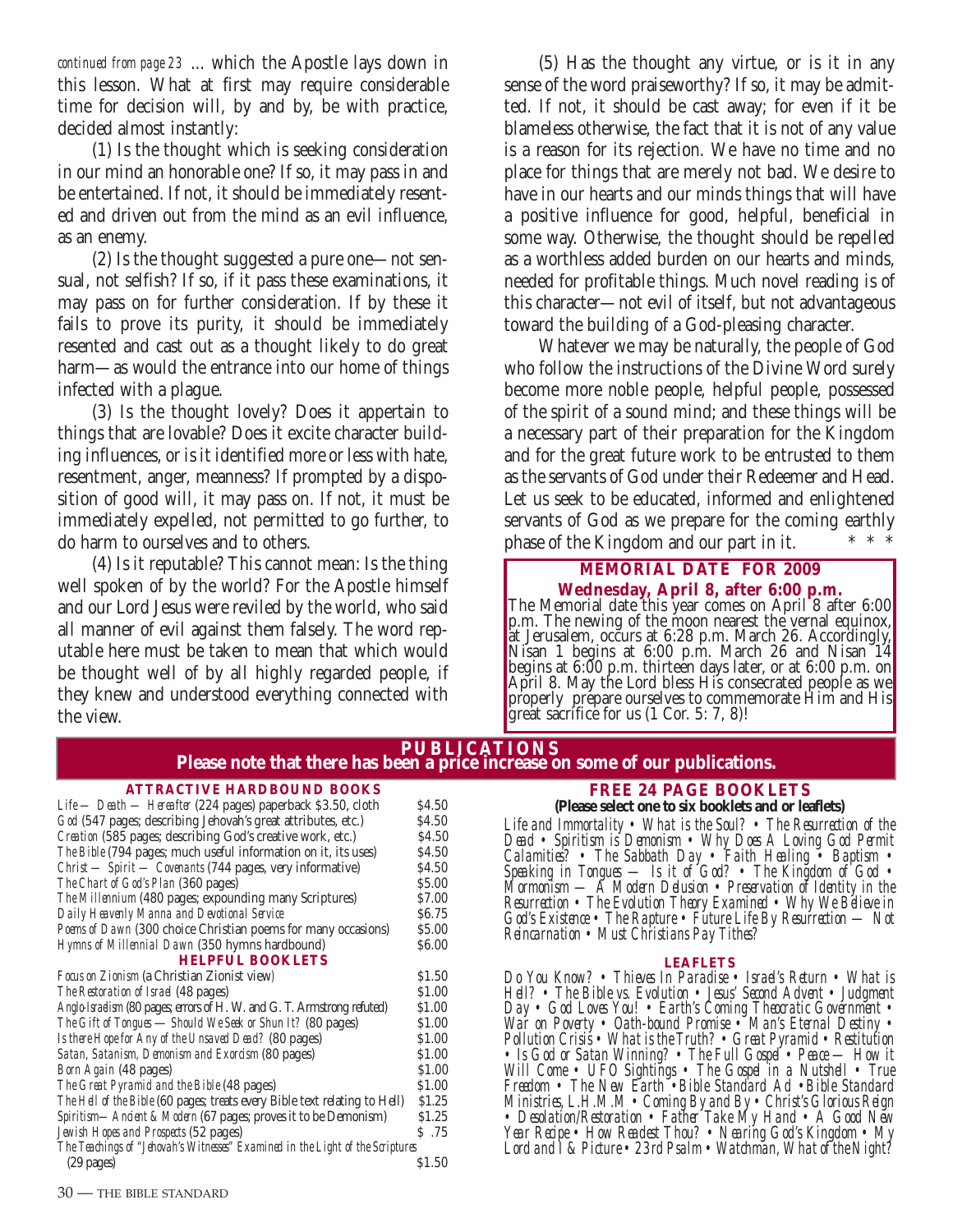# ANNOUNCEMENTS

# **SERVICES BY VISITING MINISTERS**

# **Ralph Herzig**

Seattle, WA Convention, March 20, 21, 22

# **Piotr Woznicki**

Carlstadt, NJ, March 15; Chester Springs, PA, March 17; Seattle, WA Convention, March 20, 21, 22

# **Janusz Puzdrowski**

Chester Springs, PA, March 15; Seattle, WA Convention, March 20, 21, 22

# **Leon Snyder**

March Schedule: Norfolk, VA, 1; Chester Springs, PA, 4, 8; Seattle, WA Convention, 20, 21, 22; Las Vegas, NV, 23; Chandler, AZ, 25; Tulsa, OK, 28, 29; Independence, KS, 30, Mustang, OK, 31;

April Schedule: Denver, CO, 4, 5; May Schedule: Erie, PA, 13

<mark>John Wojnar</mark><br>Seattle, WA Convention, March 20, 21, 22; Pittsfield, MA, April 12

# **Thomas Cimbura**

Seattle, WA Convention, March 20, 21, 22

# **Donald Lewis**

Seattle, WA Convention, March 20, 21, 22; Grand Rapids, MI, April 18; Muskegon, MI, April 19

#### **James Shaw**

Mustang, OK, March 15; Independence, KS, April 19 **Robert Steenrod**

West Frankfort, IL, March 8; Seattle, WA Convention, March 20, 21, 22; North Canton, OH, April 8; Erie, PA, April 12 **Daniel Herzig**

March Schedule: Seattle, WA Convention, 20, 21, 22; Iuke, MS, 27; Marietta, GA, 29; Wilmington, NC, 31

April Schedule: Raleigh, NC, 2; Reidsville, NC, 3; Roanoke Rapids, NC, 4; Norfolk, VA, 5

# **Jon Hanning**

Seattle, WA Convention, March 20, 21, 22; Jamaica, April 10-13; Barbados, April 14-16; Trinidad, April 17-19; Indianapolis, IN April 25; West Frankfort, IL, April 26; Detroit, MI, May 9

#### **WINDSOR LOCKS, CONNECTICUT CONVENTION MAY 15, 16, 17, 2009**

Site: Beverly Hills Suites, 383 S. Center Street, Windsor Locks, Connecticut, 06096, telephone 860-623-4400. Room rate is \$89.00. Continental breakfast. The cut-off date for reservations is May 1. For further information or assistance, please contact B. Herzig, class secetary at 413-592-1834.

# **SEATTLE, WASHINGTON CONVENTION MARCH 20, 21, 22, 2009**

Site: Quality Inn, 225 Aurora Ave. North, Seattle, WA, 98109. Telephone: (206) 728-7666. Singles and double occupancy \$82.99. Triple \$89.99, plus tax of 15.60%. Transportation from airport to hotel will be supplied by the local class. For further information contact: Bro. Walter Onyszko, 5424 1st Drive W., Everett, WA, 98203; by e-mail: wonyszko@gmail.com; by phone at (425- 737-8147) You will need to give name of airline, flight number, date and time of arrival.

# **EVANGELISTS' SERVICES**

**David F. Hanning** Derry, Pa, March 8 **Michael Hanning** Cincinnati, OH, March 8; Derry, PA, April 26; Columbus, OH, May 31 **Jesse Julien** New Haven, CT, April 19 **David Lounsbury** Carlstadt, NJ, May 3 **Ainsley Maine** Boston, MA, March 22 **Walter Markiewicz** Osoyoos, BC, Canada, June 13, 14; Moscow, ID, July 11, 12 **Roger Mullen** Springfield, MA, April 5 **Richard Piqune** Cabool, MO, April 4; Dallas, TX, April 18 **Harold Solomon** Chester Springs, PA, April 25, 26; Reidsville, NC, May 6 **William Sturges** Athens/Nelsonville, OH, April 19; Erie, PA, May 31 **Timothy Suraci** Boston, MA, April 26 **Lawrence Williams** Athens/Nelsonville, OH March 1; Columbus, OH, April 5 **Michael Williams** Detroit, Michigan, April 11; Athens/Nelsonville, OH, May 3

# **2009 LHMM CONVENTIONS**

**United States:**  *Seattle. Washington, March 20, 21, 22 Windsor Locks, Connecticut, May 15, 16, 17 Athens/Nelsonville, Ohio, July 17, 18, 19 Minneapolis, Minnesota, September, 18, 19, 20* **France:** All conventions in Barlin *Spring: April 11, 12, 13; Summer: July 31, August 1, 2; Fall: October 31, November 1* **Germany:**  *Velbert, May 30, 31, June 1; Diez, October 9, 10, 11* **Jamaica:**  *April 10, 11, 12, 13* **Lithuania:** *Kowno, June 20, 21, 22* **Nigeria:** *Agbado Area, April 10-12; Abia State, June 26-28; Akwa-Ibom State, August 28, 29; Ibadan, Oyo State, October 23-25; Abia State, November 27-29* **Poland:** *Kolobrzeg, April 11, 12, 13; Poznan, May 1, 2, 3; Bydgoszcz, July 11, 12, 13; Leszno, July 14, 15, 16; Gliwic, July 17, 18, 19; Susiec, July 21, 22, 23; Krakow, August 21, 22, 23* **Ukraine:** *Orlowka, June 26, 27, 28; Lwow, August 14, 15, 16* **United Kingdom:**  *Hyde, August 7, 8, 9; Sheffield/Barlborough, October 24 and 25*